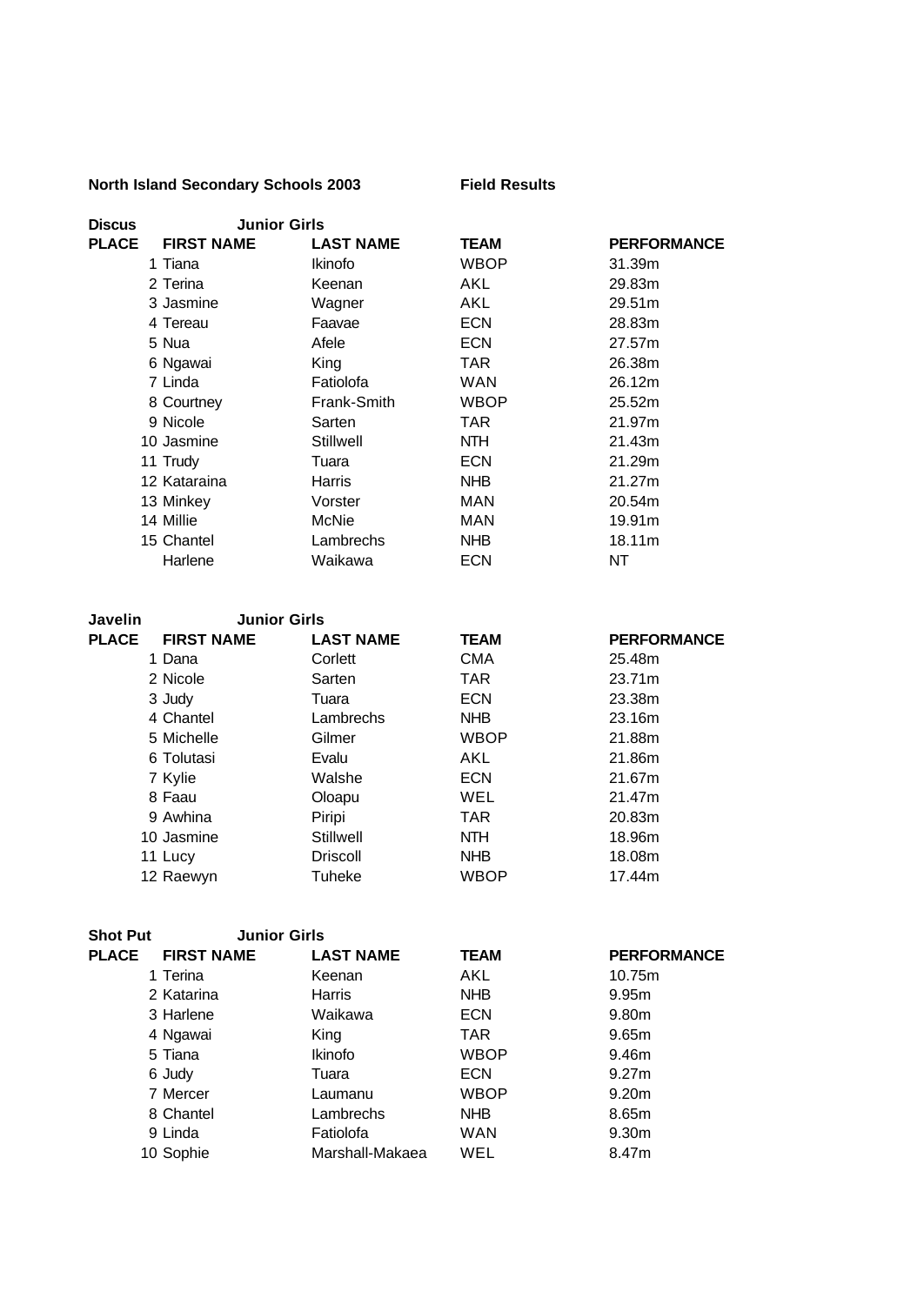| 11 Ocean     | Flavell           | <b>NTH</b>  | 8.36m |
|--------------|-------------------|-------------|-------|
| 12 Huatai    | Komene            | <b>WBOP</b> | 8.32m |
| 13 Tereau    | Faavae            | <b>ECN</b>  | 8.10m |
| 14 Lucy      | <b>Driscoll</b>   | <b>NHB</b>  | 8.10m |
| 15 Kylie     | Humphries-Burrows | <b>TAR</b>  | 7.96m |
| 16 Stephanie | Arathoon          | MAN         | 7.95m |

| Long Jump                         | <b>Junior Girls</b> |                                 |             |                    |
|-----------------------------------|---------------------|---------------------------------|-------------|--------------------|
| <b>PLACE</b><br><b>FIRST NAME</b> |                     | <b>LAST NAME</b><br><b>TEAM</b> |             | <b>PERFORMANCE</b> |
| 1 Sarah                           | Saddleton           | CMA                             |             | 5.17m              |
| 2 Reynee                          |                     | Anderson-Pitman                 | <b>WBOP</b> | 5.09m              |
| 3 Dana                            | Corlett             | <b>CMA</b>                      |             | 5.04m              |
| 4 Jasmine                         | Wagner              | AKL                             |             | 4.96m              |
| 5 Jenna                           | Erkkila             | AKL                             |             | 4.95m              |
| 6 Beth                            | Leadbitter          | WEL                             |             | 4.79m              |
| 7 Jessie                          | Taana               |                                 | <b>WBOP</b> | 4.71m              |
| 8 Jennifer                        | Connor              | <b>NHB</b>                      |             | 4.72m              |
| 9 Rebecca                         | Kibby               | TAR.                            |             | 4.61m              |
| 10 Lauren                         | Hood                | <b>WAN</b>                      |             | 4.51m              |
| 11 Tara-Lee                       | Robinson            | <b>MAN</b>                      |             | 4.46m              |
| 12 Keri                           | Hayden              | <b>WAN</b>                      |             | 4.38m              |
| 13 Annika                         | Tombleson           | <b>ECN</b>                      |             | 4.35m              |
| 14 Natasha                        | MacSwain            | AKL                             |             | 4.33m              |
| 15 Ashleigh                       | Abernethy           | <b>CMA</b>                      |             | 4.25m              |
| 16 Jenny                          | Sorenson            | WEL                             |             | 4.21m              |
| 17 Sharn                          | Atkins              | <b>NHB</b>                      |             | 4.14m              |
| Lauren                            | Price               | <b>NTH</b>                      | NJ.         |                    |

| <b>Triple Jump</b>                | <b>Junior Girls</b> |             |                    |
|-----------------------------------|---------------------|-------------|--------------------|
| <b>PLACE</b><br><b>FIRST NAME</b> | <b>LAST NAME</b>    | <b>TEAM</b> | <b>PERFORMANCE</b> |
| 1 Rebecca                         | Cochrane            | <b>WBOP</b> | 9.85 <sub>m</sub>  |
| 2 Jessie                          | Taana               | <b>WBOP</b> | 9.83 <sub>m</sub>  |
| 3 Charlotte                       | Harrison            | NTH.        | 9.79m              |
| 4 Keri                            | Hayden              | <b>WAN</b>  | 9.49m              |
| 5 Sharn                           | <b>Atkins</b>       | NHB         | 9.33 <sub>m</sub>  |
| 6 Ashleigh                        | Abernethy           | <b>CMA</b>  | 9.31 <sub>m</sub>  |
| 7 Hannah                          | Te Paea             | <b>ECN</b>  | 9.25 <sub>m</sub>  |
| 8 Hayley                          | Giddens             | <b>WAN</b>  | 9.20 <sub>m</sub>  |
| 9 Emma                            | Kersey              | <b>WBOP</b> | 9.18m              |
| 10 Emma                           | Geard               | MAN         | 9.10m              |
| 11 Reta                           | Trotman             | <b>MAN</b>  | 9.07 <sub>m</sub>  |
| 12 Hope                           | <b>Phillips</b>     | WAR         | 8.96m              |
| 13 Amy                            | Campbell            | <b>WAN</b>  | 8.95m              |
| 14 Katie                          | Gordon              | AKL         | 8.78m              |
| 15 Rachel                         | McCullough          | AKL         | 8.35m              |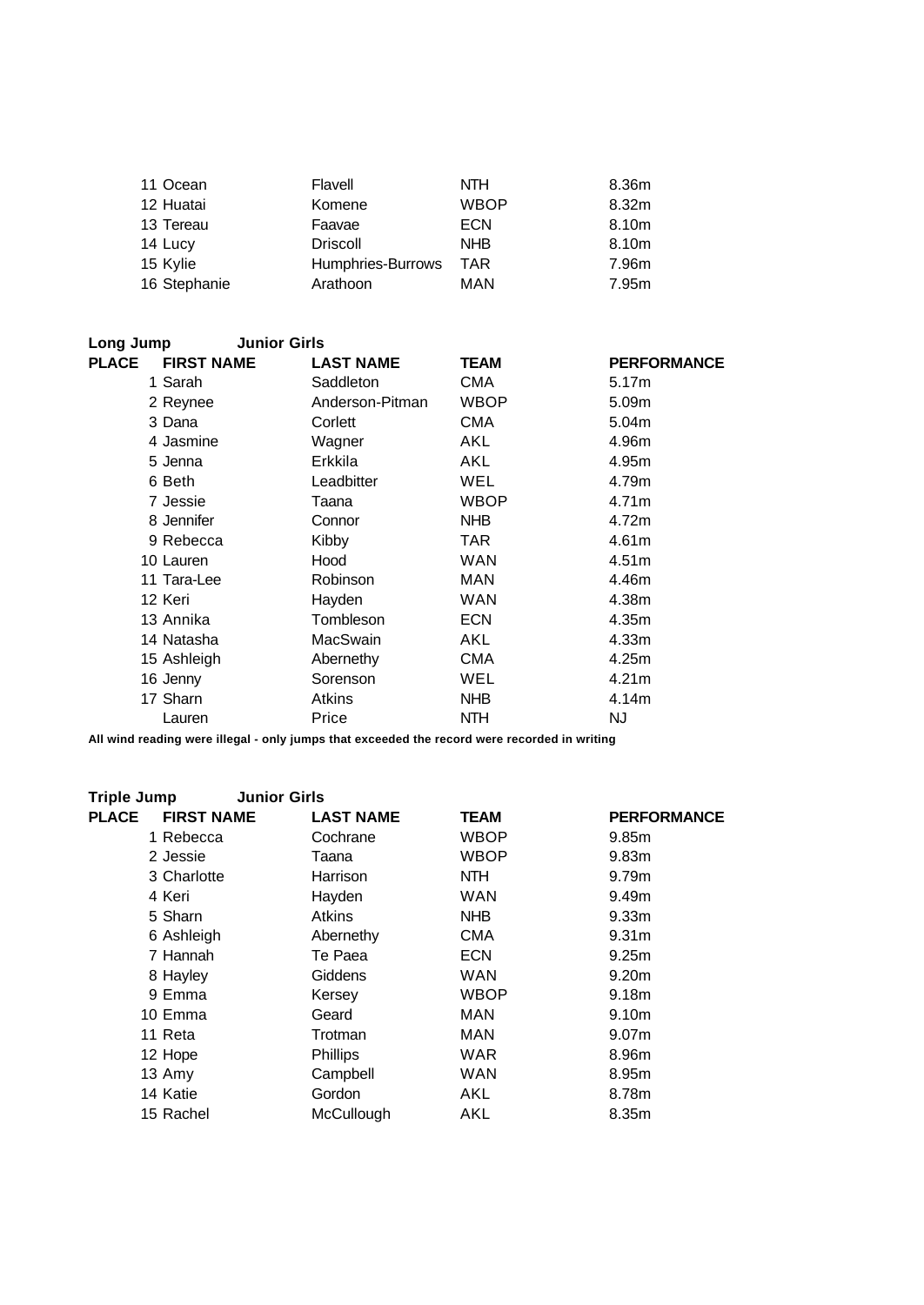| <b>High Jump</b> | <b>Junior Girls</b> |                  |             |                    |
|------------------|---------------------|------------------|-------------|--------------------|
| <b>PLACE</b>     | <b>FIRST NAME</b>   | <b>LAST NAME</b> | <b>TEAM</b> | <b>PERFORMANCE</b> |
|                  | 1 Sarah             | Saddleton        | <b>CMA</b>  | 1.55m              |
|                  | 2 Monica            | Davis            | AKL         | 1.50m              |
|                  | 2 Reynee            | Anderson-Pitman  | <b>WBOP</b> | 1.50m              |
|                  | 4 Jaimee            | Sorenson         | WEL         | 1.50m              |
|                  | 5 Kate              | <b>Brown</b>     | <b>WEL</b>  | 1.50m              |
|                  | 6 Andrea            | Koenen           | AKL         | 1.45m              |
|                  | 7 Jessie            | Taane            | <b>WBOP</b> | 1.45m              |
|                  | 7 Stephanie         | Ingle            | <b>CMA</b>  | 1.45m              |
|                  | 9 Natasha           | Clark            | <b>NHB</b>  | 1.40m              |
|                  | 10 Anna             | Fawcett          | <b>WBOP</b> | 1.35m              |
|                  | 11 Jessica          | Houghton         | <b>MAN</b>  | 1.35m              |
|                  | 12 Stephanie        | Arathoon         | MAN         | 1.35m              |
|                  | 12 Courtney         | Frank-Smith      | <b>WBOP</b> | 1.35m              |
|                  | 12 Jenna            | Salisbury        | TAR         | 1.35m              |
|                  | 15 Mary             | Pepperell        | <b>WAN</b>  | 1.35m              |
|                  | 15 Ocean            | Flavell          | NTH         | 1.35m              |
|                  | 17 Jennifer         | Bayly            | TAR         | 1.30 <sub>m</sub>  |
|                  | 17 Tara-Lee         | Robinson         | <b>MAN</b>  | 1.30 <sub>m</sub>  |
|                  | 19 Sheryl-Lee       | James-Allan      | MAN         | 1.30m              |
|                  | 20 Claire           | Eyberg           | <b>NHB</b>  | 1.25m              |

| <b>Discus</b> |                   | <b>Intermediate Girls</b> |             |                    |
|---------------|-------------------|---------------------------|-------------|--------------------|
| <b>PLACE</b>  | <b>FIRST NAME</b> | <b>LAST NAME</b>          | <b>TEAM</b> | <b>PERFORMANCE</b> |
|               | 1 Keshia          | Grant                     | TAR.        | 40.25m             |
|               | 2 Megan           | Parkhill                  | MAN         | 34.20m             |
|               | 3 Leanne          | Matila                    | AKL         | 31.71m             |
|               | 4 Melissa         | Pittman                   | AKL         | 30.06m             |
|               | 5 Tai             | Akapita                   | WEL         | 29.01m             |
|               | 6 Tapairu         | Wilson                    | <b>WBOP</b> | 26.55m             |
|               | 7 Sarah           | Fowlie                    | <b>WBOP</b> | 25.92m             |
|               | 8 Suzanne         | <b>Niko</b>               | <b>ECN</b>  | 25.72m             |
|               | 9 Julie           | Mau                       | <b>NTH</b>  | 25.60m             |
|               | 10 Mara           | <b>Bulcher</b>            | <b>WBOP</b> | 25.35m             |

| Javelin      |                   | <b>Intermediate Girls</b> |             |                    |
|--------------|-------------------|---------------------------|-------------|--------------------|
| <b>PLACE</b> | <b>FIRST NAME</b> | <b>LAST NAME</b>          | <b>TEAM</b> | <b>PERFORMANCE</b> |
|              | 1 Keshia          | Grant                     | TAR.        | 36.51m             |
|              | 2 Monica          | McCaulay                  | <b>ECN</b>  | 30.31 <sub>m</sub> |
|              | 3 Marni-Lee       | Pou                       | NTH.        | 27.16m             |
|              | 4 Nikki           | Craig                     | <b>CMA</b>  | 25.98m             |
|              | 5 Becky           | Wood                      | <b>NHB</b>  | 24.95m             |
|              | 6 Kiersten        | Reid                      | <b>NHB</b>  | 24.85m             |
|              | 7 Areta           | Cowley                    | AKL         | 24.79m             |
|              | 8 Simone          | <b>Butcher</b>            | <b>WBOP</b> | 24.61m             |
|              | 9 Cherie          | Reid                      | <b>NHB</b>  | 22.06m             |
|              | 10 Jenna          | Knight                    | WBOP        | 21.04m             |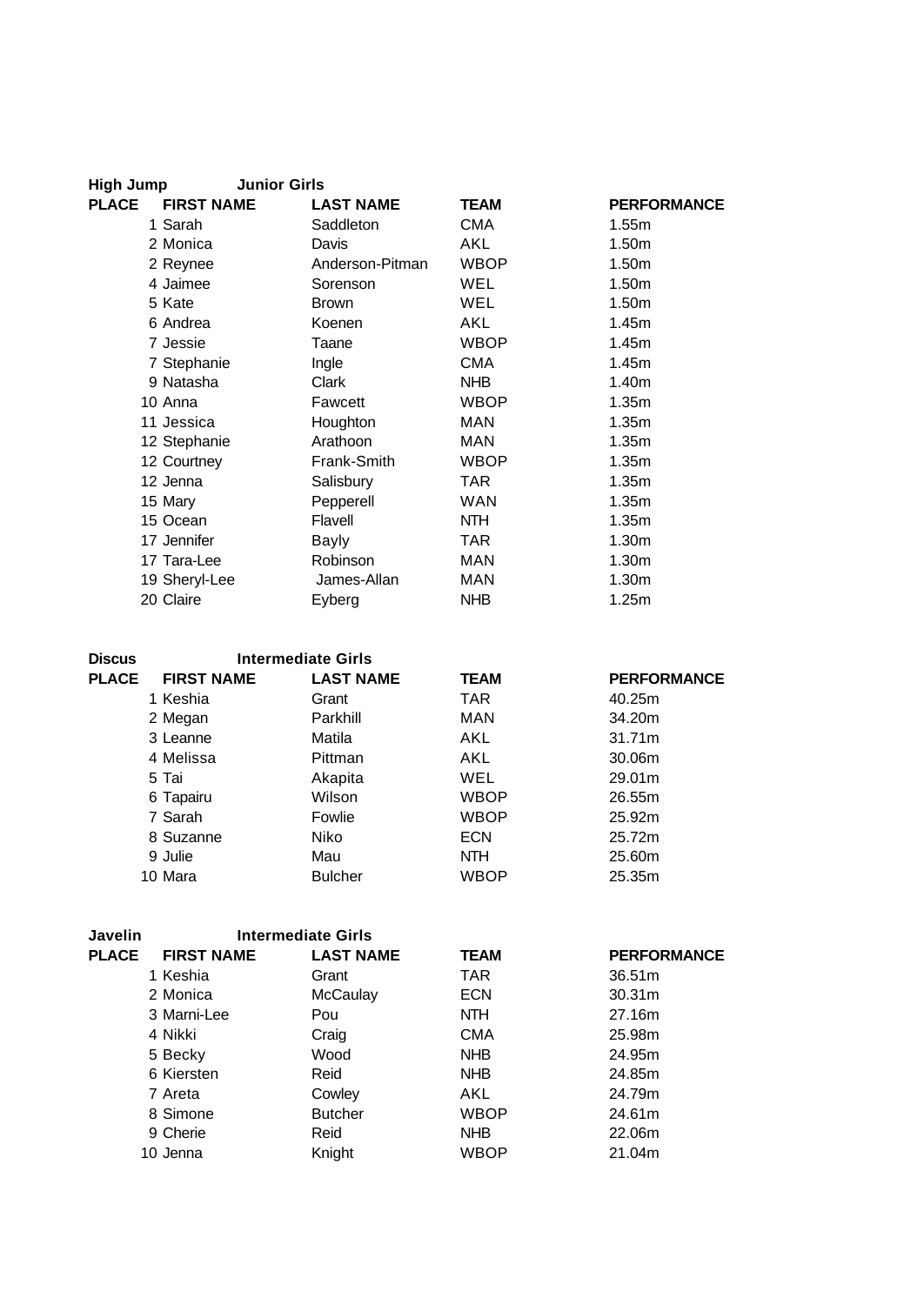| 11 Melissa | Shapcott | AKL        | 19.25m |
|------------|----------|------------|--------|
| 12 Alex    | Parvin   | <b>WAN</b> | 16.57m |
| 13 Julia   | Mau      | <b>NTH</b> | 12.76m |

| <b>Shot Put</b> | <b>Intermediate Girls</b> |                  |             |                    |
|-----------------|---------------------------|------------------|-------------|--------------------|
| <b>PLACE</b>    | <b>FIRST NAME</b>         | <b>LAST NAME</b> | <b>TEAM</b> | <b>PERFORMANCE</b> |
|                 | 1 Megan                   | Parkhill         | MAN         | 11.90m             |
|                 | 2 Leanne                  | Matila           | AKL         | 11.85m             |
|                 | 3 Suzanne                 | Niko             | <b>ECN</b>  | 11.85m             |
|                 | 4 Iripa                   | Puretu           | AKL         | 11.57m             |
|                 | 5 Tia                     | Akapita          | <b>WEL</b>  | 11.34m             |
|                 | 6 Leani                   | Williams         | <b>WBOP</b> | 10.71m             |
|                 | 7 Stacey                  | Neho             | NTH.        | 10.10m             |
|                 | 8 Elizabeth               | lasona           | <b>WBOP</b> | 9.97 <sub>m</sub>  |
|                 | 9 Julie                   | Mau              | <b>NTH</b>  | 9.92 <sub>m</sub>  |
|                 | $10$ Jo                   | Adams            | <b>NTH</b>  | 9.28m              |

| Long Jump                         | <b>Intermediate Girls</b> |             |                    |
|-----------------------------------|---------------------------|-------------|--------------------|
| <b>PLACE</b><br><b>FIRST NAME</b> | <b>LAST NAME</b>          | <b>TEAM</b> | <b>PERFORMANCE</b> |
| 1 Jessica                         | Penny                     | WEL         | 5.08 <sub>m</sub>  |
| 2 Keshia                          | Grant                     | TAR         | 4.85m              |
| 3 Emma                            | Thomas                    | <b>WBOP</b> | 4.78m              |
| 4 Nicole                          | Jenness                   | WEL         | 4.69m              |
| 5 Sarah                           | Gillanders                | AKL         | 4.64m              |
| 6 Vernessa                        | Landridge                 | NTH.        | 4.58m              |
| 7 Morgan                          | Coulton                   | TAR         | 4.54m              |
| 8 Laura                           | Smidt                     | <b>ECN</b>  | 4.49m              |
| 9 Kiri                            | Kendall                   | AKL         | 4.46m              |
| 10 Kate                           | Richardson                | <b>WAN</b>  | 4.33m              |
| 11 Meretiana                      | Robinson                  | <b>WBOP</b> | 4.26m              |
| 12 Kellie                         | Harrison                  | TAR         | 4.71m              |
| 13 Kiersten                       | Reid                      | <b>NHB</b>  | 4.12 <sub>m</sub>  |
| 14 Kylie                          | Adams                     | <b>WBOP</b> | 4.10m              |
| 15 Stacey                         | Linderboom                | <b>NHB</b>  | 4.10m              |
| 16 Cherie                         | Reid                      | <b>NHB</b>  | 4.02m              |

| <b>Triple Jump</b> |                   | <b>Intermediate Girls</b> |             |                    |
|--------------------|-------------------|---------------------------|-------------|--------------------|
| <b>PLACE</b>       | <b>FIRST NAME</b> | <b>LAST NAME</b>          | <b>TEAM</b> | <b>PERFORMANCE</b> |
|                    | 1 Keshia          | Grant                     | TAR.        | 11.56m             |
|                    | 2 Kiri            | Kendall                   | AKL         | 11.27m             |
|                    | 3 Jessica         | Penny                     | <b>WEL</b>  | 11.22m             |
|                    | 4 Jessica         | Tuki                      | TAR.        | 10.65m             |
|                    | 5 Jade            | Fabish                    | TAR.        | 10.48m             |
|                    | 6 A               | Hall                      | <b>WBOP</b> | 10.46m             |
|                    | 7 Laura           | Smidt                     | <b>ECN</b>  | 10.44m             |
|                    | 8 Kate            | Richardson                | <b>WAN</b>  | 10.22m             |
|                    | 9 Sarah           | Gillanders                | AKL         | 10.10m             |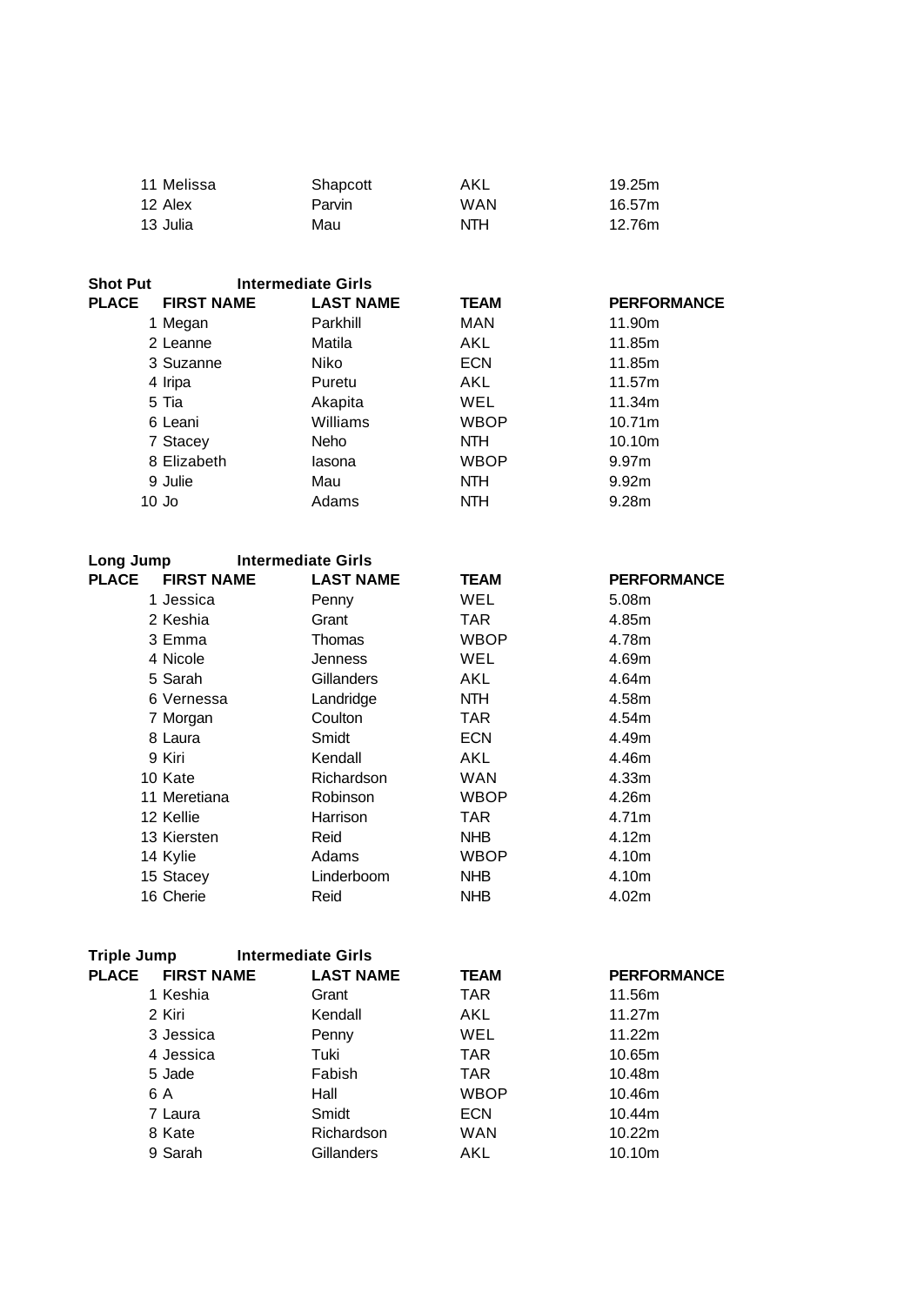| <b>Hughes</b> | WAN         | 9.85m             |
|---------------|-------------|-------------------|
| Fraser-Jones  | <b>WBOP</b> | 9.84m             |
| Reid          | <b>NHB</b>  | 9.64m             |
| Round         | <b>CMA</b>  | 9.61m             |
| O'Flaherty    | <b>ECN</b>  | 9.47m             |
| Reid          | <b>NHB</b>  | 9.22 <sub>m</sub> |
|               |             |                   |

| High Jump                         | <b>Intermediate Girls</b> |             |                    |
|-----------------------------------|---------------------------|-------------|--------------------|
| <b>PLACE</b><br><b>FIRST NAME</b> | <b>LAST NAME</b>          | <b>TEAM</b> | <b>PERFORMANCE</b> |
| 1 Kiri                            | Kendall                   | AKL         | 1.55m              |
| 2 Kylie                           | Adams                     | <b>WBOP</b> | 1.55m              |
| 3 Julia                           | O'Flaherty                | <b>ECN</b>  | 1.50m              |
| 4 Meretiana                       | Robinson                  | <b>WBOP</b> | 1.50m              |
| 5 Jade                            | Fabish                    | <b>TAR</b>  | 1.50m              |
| 5 Heather                         | Peters                    | <b>WBOP</b> | 1.50 <sub>m</sub>  |
| 7 Gina                            | <b>Franks</b>             | NHB         | 1.45m              |
| 8 Jessica                         | Tuki                      | <b>TAR</b>  | 1.45m              |
| 9 Julia                           | Round                     | <b>CMA</b>  | 1.45m              |
| 10 Laura                          | Smidt                     | <b>ECN</b>  | 1.45m              |
| 11 Victoria                       | Houghton                  | <b>MAN</b>  | 1.45m              |
| 12 Dayna                          | Harris                    | <b>MAN</b>  | 1.40m              |
| 13 Aimee                          | Tosland                   | TAR         | 1.35m              |

| <b>Discus</b> | <b>Senior Girls</b> |                  |             |                    |
|---------------|---------------------|------------------|-------------|--------------------|
| <b>PLACE</b>  | <b>FIRST NAME</b>   | <b>LAST NAME</b> | <b>TEAM</b> | <b>PERFORMANCE</b> |
|               | 1 Louisa            | Karena           | AKL         | 38.29m             |
|               | 2 Ailsa             | Wilson           | <b>WBOP</b> | 30.38m             |
|               | 3 Libby             | Grav             | <b>ENC</b>  | 30.36m             |
|               | 4 Helene            | <b>Masters</b>   | WEL         | 30.26 <sub>m</sub> |
|               | 5 Amy               | Shield           | MAN         | 29.51m             |
|               | 6 Renata            | Matthews-Poa     | <b>NTH</b>  | 27.08m             |
|               | 7 Shaye             | Simpson          | <b>WAN</b>  | 25.16m             |
|               | 8 Angela            | Hogg             | <b>WAN</b>  | 20.87m             |
|               | 9 Melanie           | <b>Broughton</b> | <b>NHB</b>  | 19.49m             |

| <b>FIRST NAME</b> | <b>LAST NAME</b> | <b>TEAM</b>         | <b>PERFORMANCE</b> |
|-------------------|------------------|---------------------|--------------------|
| 1 Emily           | Baker            | <b>ECN</b>          | 33.32m             |
| 2 Shaye           | Simpson          | <b>WAN</b>          | 31.88m             |
| 3 Tracey          | Lambrechs        | <b>NHB</b>          | 31.00m             |
| 4 Casey           | Boxall           | AKL                 | 30.68m             |
| 5 Paula           | Edwards          | <b>ECN</b>          | 30.29m             |
| 6 Chelsea         | Aim              | <b>TAR</b>          | 27.66m             |
| 7 Philomena       | Sinisa           | <b>NHB</b>          | 27.21m             |
| 8 Rebecca         | Walker           | <b>WBOP</b>         | 25.84m             |
| 9 Amy             | Shield           | MAN                 | 20.98m             |
|                   |                  | <b>Senior Girls</b> |                    |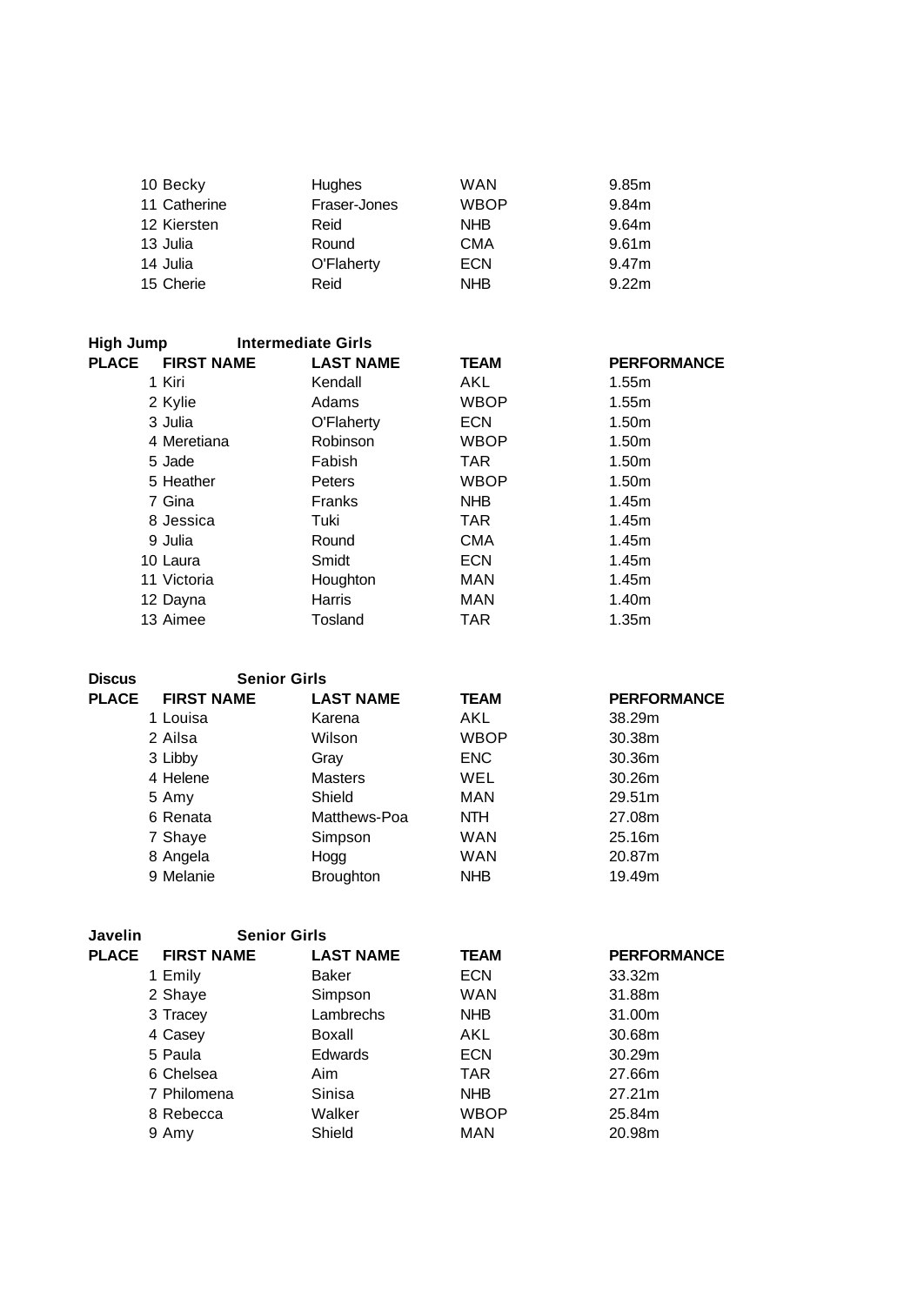| <b>Shot Put</b> | <b>Senior Girls</b> |                  |             |                    |
|-----------------|---------------------|------------------|-------------|--------------------|
| <b>PLACE</b>    | <b>FIRST NAME</b>   | <b>LAST NAME</b> | <b>TEAM</b> | <b>PERFORMANCE</b> |
|                 | 1 Louisa            | Karena           | AKL         | 12.43m             |
|                 | 2 Amy               | Shield           | <b>MAN</b>  | 11.70m             |
|                 | 3 Conal             | Grant            | TAR.        | 11.63m             |
|                 | 4 Tracey            | Lambrechs        | <b>NHB</b>  | 11.28m             |
|                 | 5 Emily             | Baker            | <b>ECN</b>  | 9.98m              |
|                 | 6 Renata            | Matthews-Poa     | NTH.        | 9.62m              |
|                 | 7 A                 | Renata           | <b>WBOP</b> | 9.24m              |
|                 | 8 Helene            | <b>Masters</b>   | <b>WEL</b>  | 9.12 <sub>m</sub>  |
|                 | 9 Chelsea           | Aim              | <b>TAR</b>  | 8.74m              |
|                 | 10 Shaye            | Simpson          | <b>WAN</b>  | 8.25m              |
|                 |                     |                  |             |                    |

| Long Jump | <b>Senior Girls</b> |
|-----------|---------------------|
|           |                     |

| <b>PLACE</b> | <b>FIRST NAME</b> | <b>LAST NAME</b> | <b>TEAM</b> | <b>PERFORMANCE</b> |
|--------------|-------------------|------------------|-------------|--------------------|
|              | 1 Hana            | McEwan           | WEL         | 5.72m              |
|              | 2 Mickayla        | <b>Sievers</b>   | <b>WBOP</b> | 5.04m              |
|              | 3 Christine       | Haseltine        | <b>ECN</b>  | 4.98m              |
|              | 4 Charlotte       | Wing             | <b>WAN</b>  | 4.96m              |
|              | 5 Rachel          | Candy            | MAN         | 4.89m              |
|              | 6 Rebecca         | White            | <b>WAN</b>  | 4.84m              |
|              | 7 Teri            | Rule             | <b>WBOP</b> | 4.56m              |
|              | 8 Melissa         | Lean             | <b>NHB</b>  | 4.24m              |
|              |                   |                  |             |                    |

| <b>Triple Jump</b> | <b>Senior Girls</b> |                  |             |                    |
|--------------------|---------------------|------------------|-------------|--------------------|
| <b>PLACE</b>       | <b>FIRST NAME</b>   | <b>LAST NAME</b> | <b>TEAM</b> | <b>PERFORMANCE</b> |
| 1 Carla            |                     | Hohepa           | <b>WBOP</b> | 10.70m             |
|                    | 2 Rebecca           | White            | <b>WAN</b>  | 10.29m             |
|                    | 3 Charlotte         | Wing             | <b>WAN</b>  | 10.21m             |
| 4 Melissa          |                     | Cosgrove         | <b>WBOP</b> | 9.63m              |
| 5 Katinka          |                     | Trafford         | <b>ECN</b>  | 9.54m              |
| 6 Rachel           |                     | Candy            | MAN         | 9.34 <sub>m</sub>  |
| 7 Christie         |                     | <b>McGrath</b>   | AKL         | 9.25 <sub>m</sub>  |
| 8 Melissa          |                     | Lean             | <b>NHB</b>  | 9.22 <sub>m</sub>  |

**All wind readings were legal - only jumps that exceeded the record were recorded in writing**

| High Jump    |                   | <b>Senior Girls</b> |             |                    |
|--------------|-------------------|---------------------|-------------|--------------------|
| <b>PLACE</b> | <b>FIRST NAME</b> | <b>LAST NAME</b>    | <b>TEAM</b> | <b>PERFORMANCE</b> |
|              | 1 Michelle        | Free                | <b>WAN</b>  | 1.45m              |
|              | 2 Emily           | Baker               | <b>ECN</b>  | 1.45m              |
|              | 3 Charlotte       | Wing                | <b>WAN</b>  | 1.45m              |
|              | 4 Melanie         | <b>Broughton</b>    | <b>NHB</b>  | 1.40m              |

**Hammer Open Girls**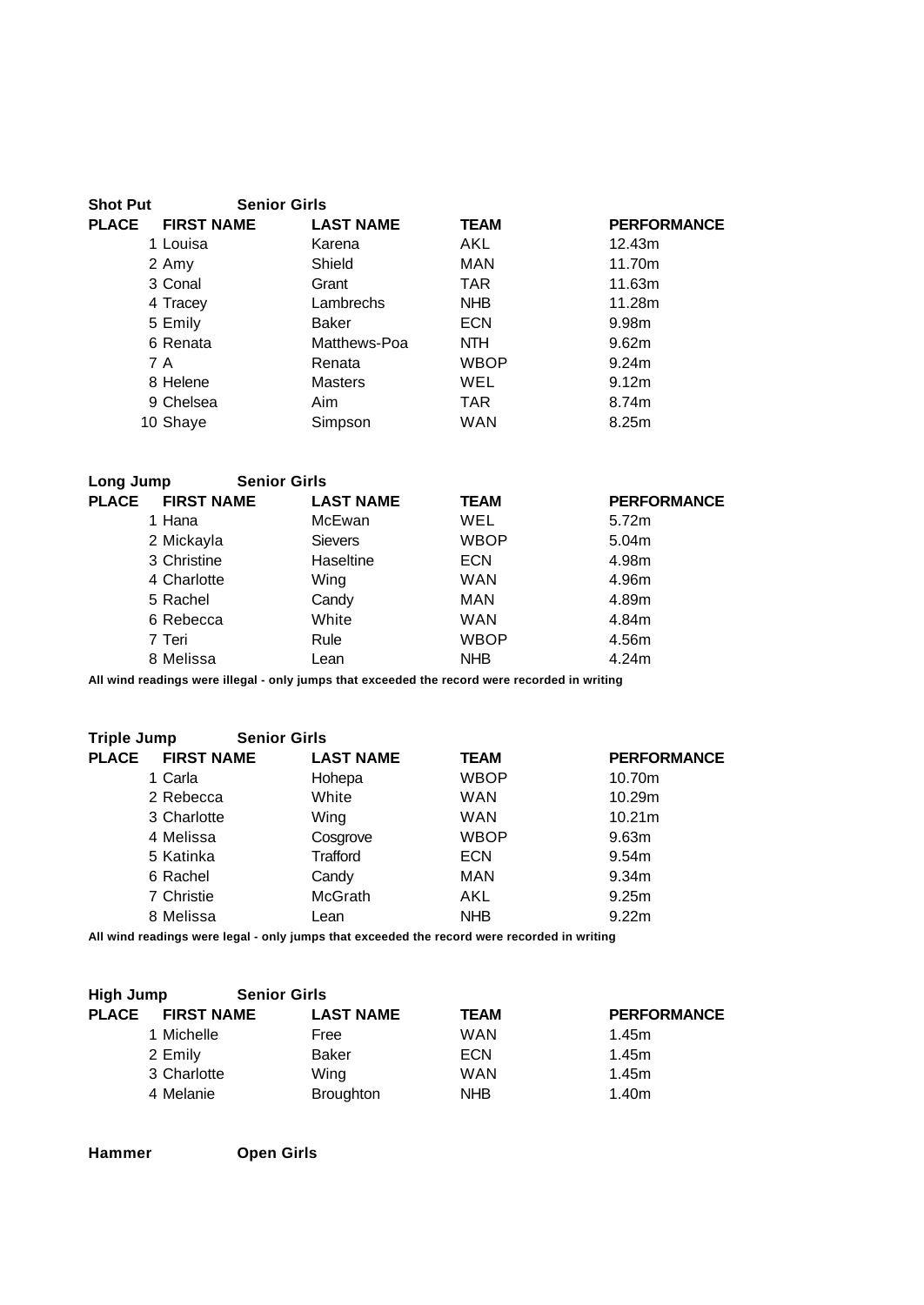| <b>PLACE</b> | <b>FIRST NAME</b> | <b>LAST NAME</b> | <b>TEAM</b> | <b>PERFORMANCE</b> |
|--------------|-------------------|------------------|-------------|--------------------|
|              | 1 Tracey          | Lambrechs        | <b>NHB</b>  | 35.04m             |
|              | 2 Megan           | Parkhill         | <b>MAN</b>  | 34.00m             |
|              | 3 Amy             | Shield           | <b>MAN</b>  | 33.49m             |
|              | 4 Libby           | Grav             | <b>ECN</b>  | 29.31m             |
|              | 5 Renata          | Matthews-Poa     | NTH.        | 27.08m             |
|              | 6 Tia             | Akapita          | WEL         | 21.50m             |
|              | 7 Mara            | <b>Bulcher</b>   | <b>WBOP</b> | 23.35m             |
|              | 8 Louallen        | Paul             | <b>WBOP</b> | 23.05m             |
|              | 9 Erin            | Wicks            | TAR.        | 22.43m             |
|              | 10 Mercer         | Laumanu          | <b>WBOP</b> | 21.63m             |

| <b>Pole Vault</b> | <b>Open Girls</b> |                  |             |                    |
|-------------------|-------------------|------------------|-------------|--------------------|
| <b>PLACE</b>      | <b>FIRST NAME</b> | <b>LAST NAME</b> | <b>TEAM</b> | <b>PERFORMANCE</b> |
|                   | 1 Rachel          | Kemp             | WEL         | 2.20 <sub>m</sub>  |
|                   | 2 Nellie          | Oakley           | <b>WAN</b>  | 2.00m              |
|                   | 3 Michelle        | Free             | <b>WAN</b>  | 2.00m              |

| <b>Discus</b> | <b>Junior Boys</b> |                  |             |                    |
|---------------|--------------------|------------------|-------------|--------------------|
| <b>PLACE</b>  | <b>FIRST NAME</b>  | <b>LAST NAME</b> | <b>TEAM</b> | <b>PERFORMANCE</b> |
|               | 1 Alex             | Kavanagh         | <b>WBOP</b> | 38.98m             |
|               | 2 Shane            | Pumipi           | AKL         | 36.35m             |
|               | 3 Russell          | <b>Edwards</b>   | AKL         | 35.93m             |
|               | 4 Joseph           | Jensen           | <b>ECN</b>  | 35.24m             |
|               | 5 Thomas           | Key              | <b>WEL</b>  | 34.82m             |
|               | 6 Shane            | Tumahai          | AKL         | 32.46m             |
|               | 7 Leslie           | Laing            | ECN         | 30.48m             |
|               | 8 Matthew          | Evitt            | <b>NHB</b>  | 29.51m             |
|               | 9 Kyle             | Bos              | <b>CMA</b>  | 29.31m             |
|               | 10 Hamish          | <b>Nicholls</b>  | <b>TAR</b>  | 28.71m             |
|               | 11 Jacob           | Croot            | MAN         | 26.55m             |
|               | 12 Pierce          | Albert-Kingi     | <b>CMA</b>  | 26.36m             |
|               | 13 Andre           | Williams         | <b>NTH</b>  | 26.00m             |

| <b>Javelin</b> | <b>Junior Boys</b> |                  |             |                    |
|----------------|--------------------|------------------|-------------|--------------------|
| <b>PLACE</b>   | <b>FIRST NAME</b>  | <b>LAST NAME</b> | <b>TEAM</b> | <b>PERFORMANCE</b> |
|                | 1 Joseph           | Jensen           | <b>ECN</b>  | 38.60m             |
|                | 2 Feao             | Fapiaki          | WEL         | 37.63m             |
|                | 3 Justine          | Bernard          | AKL         | 36.34m             |
|                | 4 Chris            | Parana           | <b>WBOP</b> | 31.96m             |
|                | 5 Adam             | Warner           | <b>TAR</b>  | 31.05m             |
|                | 6 Tuiatua          | Tuia             | WEL         | 30.65m             |
|                | 7 Reti             | Te Riwiti        | NTH.        | 30.24m             |
|                | 8 Tapu             | Takaiari         | <b>WBOP</b> | 29.31m             |
|                | 9 Jeremy           | Merriman         | WBOP        | 25.46m             |
|                |                    |                  |             |                    |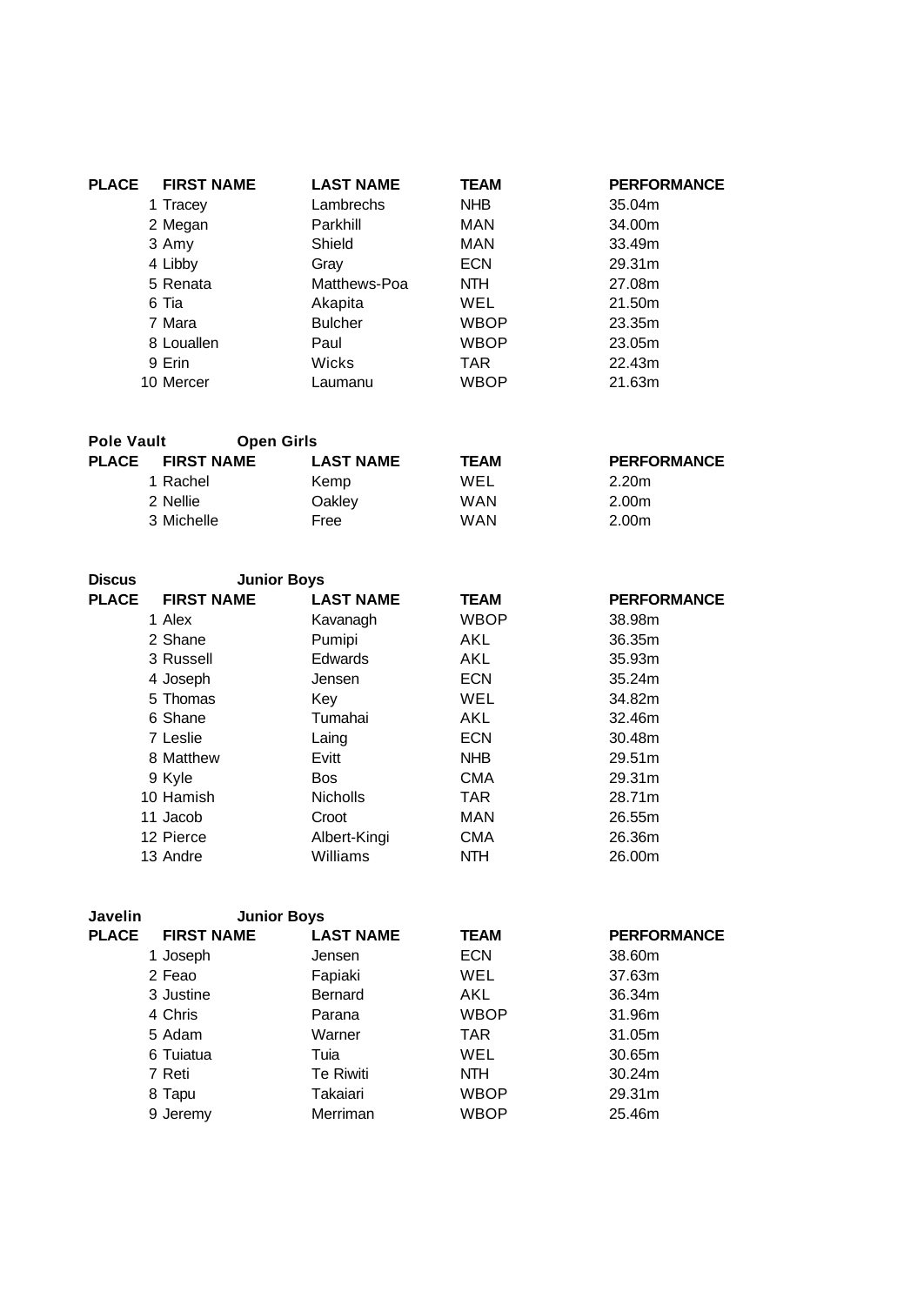| <b>Shot Put</b> | <b>Junior Boys</b> |                  |             |                    |
|-----------------|--------------------|------------------|-------------|--------------------|
| <b>PLACE</b>    | <b>FIRST NAME</b>  | <b>LAST NAME</b> | <b>TEAM</b> | <b>PERFORMANCE</b> |
|                 | 1 Russell          | <b>Edwards</b>   | AKL         | 14.35m             |
|                 | 2 Te Ura           | Peta             | <b>WBOP</b> | 12.89m             |
|                 | 3 Bradley          | Lawson           | <b>WBOP</b> | 12.70m             |
|                 | 4 Matthew          | Evitt            | <b>NHB</b>  | 11.79m             |
|                 | 5 Joseph           | Jensen           | <b>ECN</b>  | 11.61m             |
|                 | 6 Jacob            | Croot            | MAN         | 11.40m             |
|                 | 7 Linton           | Price            | <b>TAR</b>  | 10.98m             |
|                 | 8 Peter            | Grant            | <b>ECN</b>  | 10.71m             |
|                 | 9 Tuiatua          | Tuia             | WEL         | 10.62m             |
|                 | 10 Adrian          | Chubb            | TAR         | 9.63 <sub>m</sub>  |
|                 |                    |                  |             |                    |

| Long Jump<br><b>Junior Boys</b>     |                  |                                                         |                    |
|-------------------------------------|------------------|---------------------------------------------------------|--------------------|
| <b>PLACE</b><br><b>FIRST NAME</b>   | <b>LAST NAME</b> | <b>TEAM</b>                                             | <b>PERFORMANCE</b> |
| 1 Leeroy                            | Coleman          | <b>NTH</b>                                              | 5.58m              |
| 2 Linton                            | Price            | TAR.                                                    | 5.49m              |
| 3 Thomas                            | Kelly            | WEL                                                     | 5.43m              |
| 4 Andre                             | Williams         | NTH.                                                    | 5.27m              |
| 5 Sammy                             | Ho               | AKL                                                     | 5.12m              |
| 6 Lomio                             | Taylor           | WEL                                                     | 5.12m              |
| 7 Dylan                             | Holtom           | AKL                                                     | 5.05m              |
| 8 Thomas                            | Poupouare        | <b>NHB</b>                                              | 5.01 <sub>m</sub>  |
| 9 Callum                            | Haigh            | WAN                                                     | 4.95m              |
| 10 Patrick                          | <b>Morrison</b>  | <b>NTH</b>                                              | 4.88m              |
| 11 Cale                             | Silich           | <b>NHB</b>                                              | 4.88m              |
| 12 Rakeha                           | Cook             | NTH.                                                    | 4.86m              |
| 13 Bradley                          | Lawson           | <b>WBOP</b>                                             | 4.69m              |
| 14 Cameron                          | <b>Rowlands</b>  | TAR                                                     | 4.49m              |
| 15 Maru                             | Henry            | <b>WBOP</b>                                             | 4.49m              |
| 16 Karlo                            | Fogl             | <b>ECN</b>                                              | 4.46m              |
| 17 Brad                             | <b>Bennett</b>   | TAR                                                     | 4.44m              |
| 18 Kyle                             | <b>Bos</b>       | <b>CMA</b>                                              | 4.42m              |
| 19 Peleni                           | Panapa           | WEL                                                     | 4.01m              |
| All wind readings were legal - only |                  | jumps that exceeded the record were recorded in writing |                    |

**Triple Jump Junior Boys**

| <b>THAIR ANILY</b>                | <b>UUIIIVI DUVJ</b> |             |                    |
|-----------------------------------|---------------------|-------------|--------------------|
| <b>PLACE</b><br><b>FIRST NAME</b> | <b>LAST NAME</b>    | <b>TEAM</b> | <b>PERFORMANCE</b> |
| 1 Leeroy                          | Coleman             | NTH.        | 12.17m             |
| 2 Andre                           | Williams            | <b>NTH</b>  | 11.96m             |
| 3 Hamish                          | Sengei              | <b>WBOP</b> | 11.36m             |
| 4 Gareth                          | Mitchell            | AKL.        | 11.24m             |
| 5 Roger                           | Felber              | WBOP        | 11.22m             |
| 6 Peter                           | Waho                | WEL         | 11.08m             |
| 7 Codey                           | Rei                 | <b>TAR</b>  | 10.92m             |
| 8 Alex                            | Artmore             | <b>MAN</b>  | 10.78m             |
| 9 Felix                           | Fillipo             | WEL.        | 10.32m             |
| 10 Cameron                        | <b>Rowlands</b>     | TAR         | 9.65m              |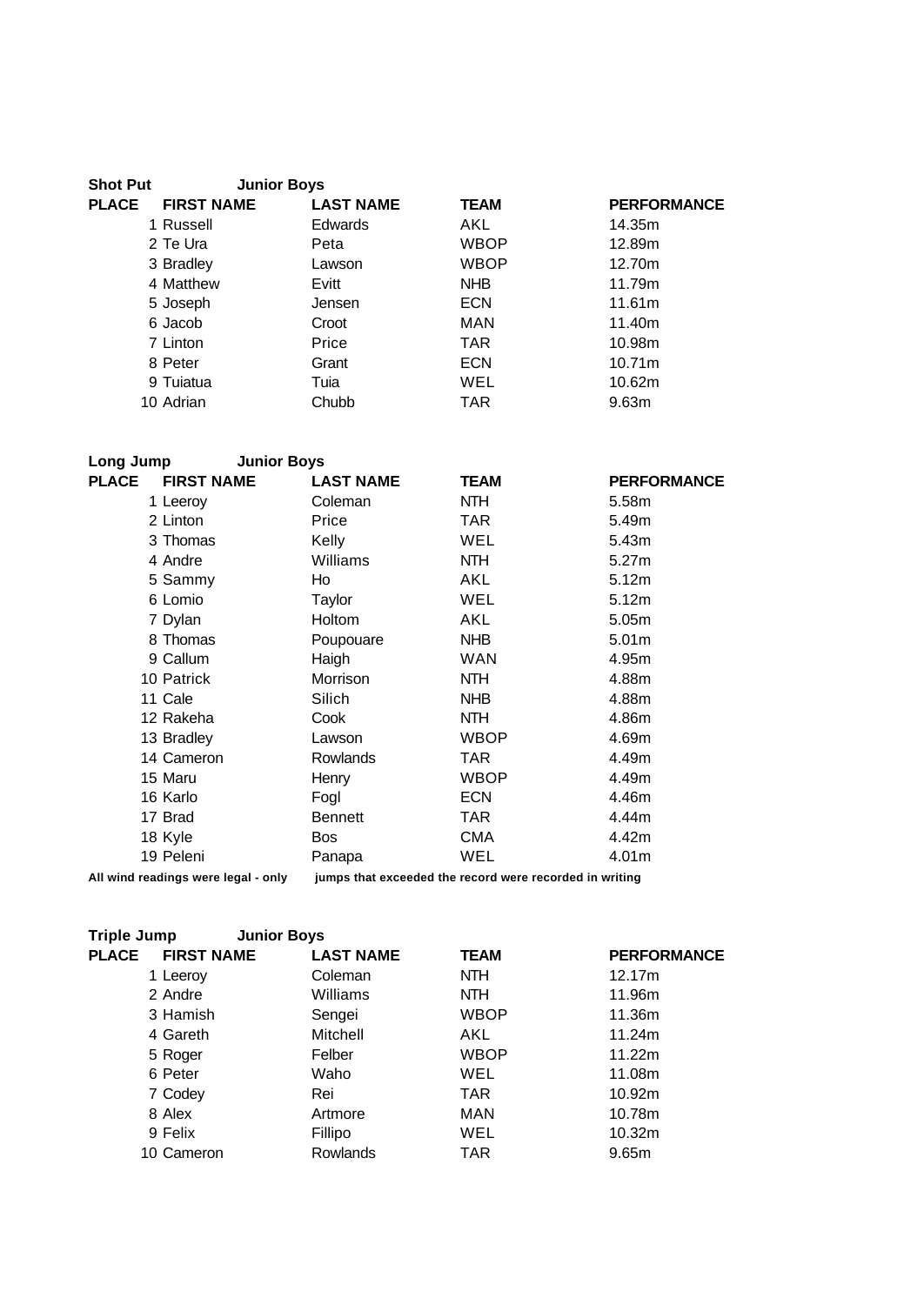| <b>High Jump</b>                  | <b>Junior Boys</b> |             |                    |
|-----------------------------------|--------------------|-------------|--------------------|
| <b>PLACE</b><br><b>FIRST NAME</b> | <b>LAST NAME</b>   | <b>TEAM</b> | <b>PERFORMANCE</b> |
| 1 Alex                            | Cartmell-Golan     | WEL         | 1.76m              |
| 2 Jordan                          | Taylor             | <b>WBOP</b> | 1.73m              |
| 3 Gareth                          | Lumley             | WEL         | 1.70m              |
| 4 Lomio                           | Taylor             | WEL         | 1.70m              |
| 5 David                           | Koia               | AKL         | 1.65m              |
| 6 Thomas                          | Poupouare          | <b>NHB</b>  | 1.60m              |
| 7 James                           | Schubert           | <b>WBOP</b> | 1.55m              |
| 8 Sam                             | Atmore             | MAN         | 1.55m              |
| 9 Jermayne                        | Luke               | <b>TAR</b>  | 1.50 <sub>m</sub>  |
| 9 Daniel                          | <b>Brookes</b>     | <b>TAR</b>  | 1.50 <sub>m</sub>  |
| 9 Matthew                         | Evitt              | <b>NHB</b>  | 1.50 <sub>m</sub>  |
| 12 Linton                         | Price              | <b>TAR</b>  | 1.50m              |

| <b>Discus</b> |                   | <b>Intermediate Boys</b> |             |                    |
|---------------|-------------------|--------------------------|-------------|--------------------|
| <b>PLACE</b>  | <b>FIRST NAME</b> | <b>LAST NAME</b>         | <b>TEAM</b> | <b>PERFORMANCE</b> |
|               | 1 Victor          | Vito                     | WEL         | 46.73m             |
|               | 2 Malcolm         | Ash                      | AKL         | 43.14m             |
|               | 3 Luke            | <b>Bourne</b>            | <b>WBOP</b> | 41.95m             |
|               | 4 Matt            | Gunson                   | NTH.        | 40.28m             |
|               | 5 Daniel          | Parker                   | <b>TAR</b>  | 39.57m             |
|               | 6 Beau            | Taylor                   | <b>WBOP</b> | 38.34m             |
|               | 7 Scott           | Fuglistoller             | TAR         | 37.54m             |
|               | 8 Kori            | Cooper                   | <b>NTH</b>  | 36.92m             |
|               | 9 Jonathon        | MacFarlane               | <b>CMA</b>  | 35.44m             |
|               | 10 Ricky          | Plant                    | <b>NHB</b>  | 35.06m             |
|               | 11 Hamish         | Patterson                | AKL         | 34.04m             |
|               | 12 Adam           | Whitelock                | MAN         | 33.25m             |
|               | 13 Carlin         | Hill                     | TAR.        | 32.15m             |
|               | Ben               | Sutton-Davis             | MAN         | nt                 |

| Javelin      | <b>Intermediate Boys</b> |                  |             |                    |
|--------------|--------------------------|------------------|-------------|--------------------|
| <b>PLACE</b> | <b>FIRST NAME</b>        | <b>LAST NAME</b> | <b>TEAM</b> | <b>PERFORMANCE</b> |
|              | 1 Jordan                 | Vandermade       | AKL         | 51.23m             |
|              | 2 David                  | Young            | WEL         | 46.02m             |
|              | 3 Andrew                 | McKnight         | <b>ECN</b>  | 43.63m             |
|              | 4 Jamie                  | Kauika           | <b>WAN</b>  | 42.54m             |
|              | 5 Matthew                | Johnstone        | WEL         | 42.49m             |
|              | 6 Ben                    | Sutton-Davis     | MAN         | 42.09m             |
|              | 7 Joseph                 | <b>Phillips</b>  | <b>ECN</b>  | 40.92m             |
|              | 8 David                  | Joines           | <b>TAR</b>  | 40.25m             |
|              | 9 Liam                   | McNamara         | <b>WBOP</b> | 36.93m             |
|              | 10 Andrew                | McNie            | MAN         | 35.66m             |
|              | 11 Toia                  | Milner-Hicks     | <b>WBOP</b> | 34.96m             |
|              |                          |                  |             |                    |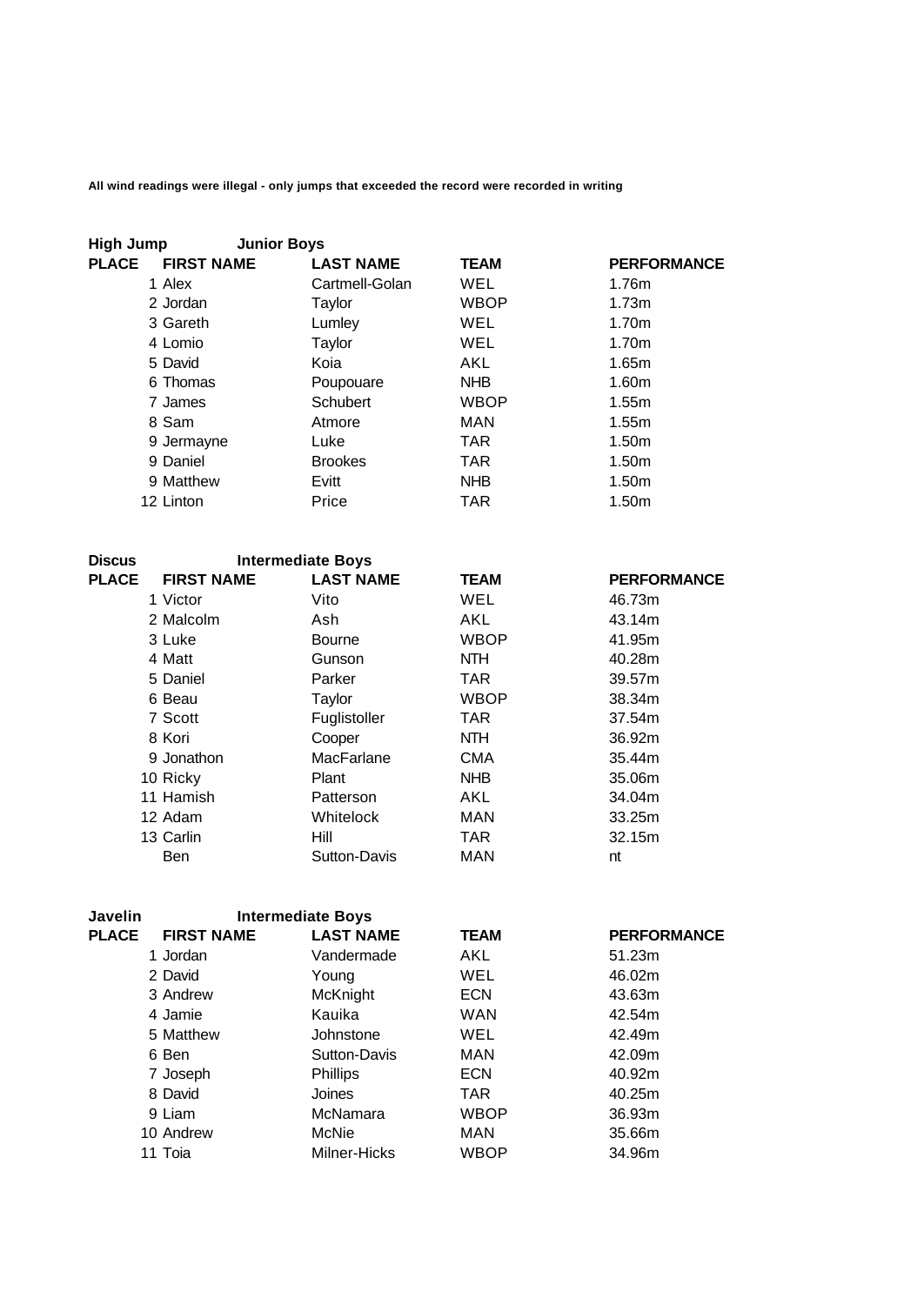| 12 Josh    | Kauika      | <b>WAN</b> | 33.22m |
|------------|-------------|------------|--------|
| 13 Kayne   | Robinson    | MAN        | 33.14m |
| 14 Scott   | Fulistoller | <b>TAR</b> | 32.77m |
| 15 Connor  | Heron       | <b>NHB</b> | 31.08m |
| 16 Matthew | Parker      | <b>TAR</b> | 26.73m |
| 17 Victor  | Vito        | WEL        | 26.32m |
| 18         |             |            |        |

| <b>Shot Put</b> | <b>Intermediate Boys</b> |                  |             |                    |
|-----------------|--------------------------|------------------|-------------|--------------------|
| <b>PLACE</b>    | <b>FIRST NAME</b>        | <b>LAST NAME</b> | <b>TEAM</b> | <b>PERFORMANCE</b> |
|                 | 1 Victor                 | Vito             | WEL         | 14.78m             |
|                 | 2 David                  | Aloua            | WBOP        | 13.22m             |
|                 | 3 Jonathon               | MacFarlane       | <b>CMA</b>  | 12.78m             |
|                 | 4 Beau                   | Taylor           | <b>WBOP</b> | 12.62m             |
|                 | 5 Scott                  | Fugistoller      | <b>TAR</b>  | 12.40m             |
|                 | 6 Pene                   | Pati             | <b>CMA</b>  | 12.20m             |
|                 | 7 Richard                | Tinkler          | AKL         | 12.14m             |
|                 | 8 Peter                  | Heroa-Honene     | <b>WAN</b>  | 11.60m             |
|                 | 9 Hamish                 | Patterson        | AKL         | 11.30m             |
|                 | 10 Matthew               | Tamatea          | <b>TAR</b>  | 10.47m             |
|                 | 11 Kori                  | Cooper           | <b>NTH</b>  | 10.42m             |

| Long Jump                         | <b>Intermediate Boys</b> |                  |             |                    |
|-----------------------------------|--------------------------|------------------|-------------|--------------------|
| <b>PLACE</b><br><b>FIRST NAME</b> |                          | <b>LAST NAME</b> | <b>TEAM</b> | <b>PERFORMANCE</b> |
| 1 Jordan                          |                          | Vandermade       | AKL         | 7.02m              |
| 2 Daniel                          |                          | <b>Natusch</b>   | <b>WAN</b>  | 6.25m              |
| 3 Luke                            | Sefton                   |                  | <b>WBOP</b> | 6.22m              |
| 4 Ryan                            |                          | Oughton          | <b>NHB</b>  | 6.03m              |
| 5 Chris                           |                          | McLaren          | <b>CMA</b>  | 5.91m              |
| 6 W                               | Ward                     |                  | <b>MAN</b>  | 5.76m              |
| 7 Michael                         |                          | Frecklington     | <b>NHB</b>  | 5.70m              |
| 8 Jordan                          | Good                     |                  | AKL         | 5.57m              |
| 9 Daniel                          |                          | Clements         | <b>ECN</b>  | 5.55m              |
| 10 Andrew                         |                          | <b>Barbour</b>   | WAR         | 5.50m              |
| 11 Jeffrey                        |                          | Simpson          | AKL         | 5.50m              |
| 12 Charles                        |                          | <b>Nicolson</b>  | NTH.        | 5.43m              |
| 13 Braydon                        | Vo                       |                  | AKL         | 5.32m              |
| 14 Alex                           |                          | Glucina          | AKL         | 3.77m              |
|                                   |                          |                  |             |                    |

| <b>Triple Jump</b> |                   | <b>Intermediate Boys</b> |             |                    |
|--------------------|-------------------|--------------------------|-------------|--------------------|
| <b>PLACE</b>       | <b>FIRST NAME</b> | <b>LAST NAME</b>         | <b>TEAM</b> | <b>PERFORMANCE</b> |
|                    | 1 Daniel          | <b>Natusch</b>           | <b>WAN</b>  | 13.19m             |
|                    | 2 Charles         | <b>Nicolson</b>          | NTH.        | 12.33m             |
|                    | 3 Peter           | Yee                      | CMA         | 12.30m             |
|                    | 4 Matthew         | Wetere                   | <b>WBOP</b> | 12.26m             |
|                    | 5 Alex            | Glucina                  | AKL         | 12.21m             |
|                    | 6 Martin          | Colenbrander             | AKL         | 12.20m             |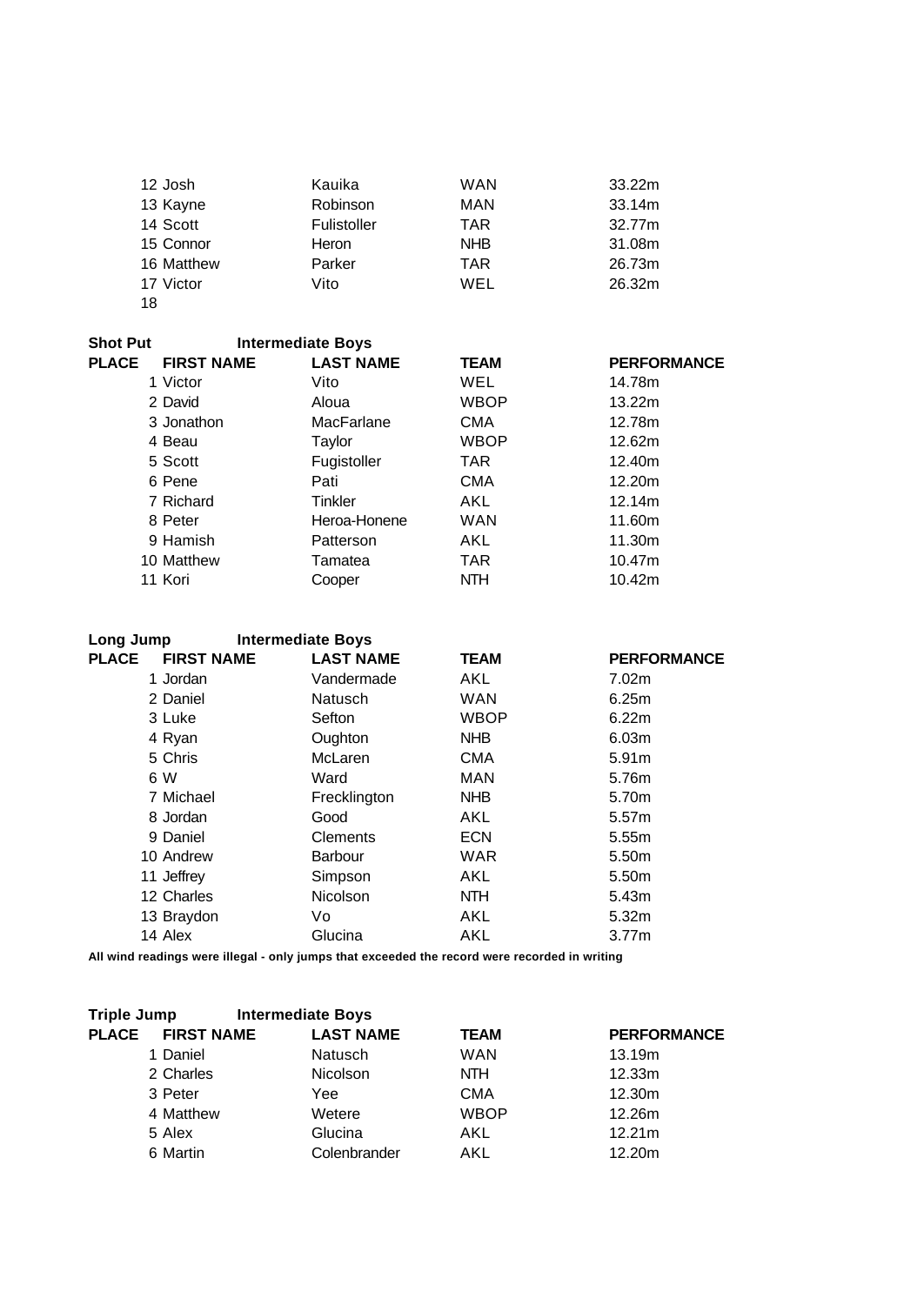| 7 Jeremy  | <b>Burton</b>   | AKL        | 12.16m |
|-----------|-----------------|------------|--------|
| 8 Shaun   | <b>Brown</b>    | WBOP       | 12.09m |
| 9 Scott   | Fulistoller     | <b>TAR</b> | 11.98m |
| 10 Chris  | McLaren         | <b>CMA</b> | 11.94m |
| 11 Joseph | <b>Phillips</b> | <b>ECN</b> | 11.90m |
| 12 Zac    | Lilburn         | <b>WAN</b> | 11.88m |
| 13 Andrew | <b>Barbour</b>  | <b>WAR</b> | 11.38m |

| High Jump                         | <b>Intermediate Boys</b> |             |                    |
|-----------------------------------|--------------------------|-------------|--------------------|
| <b>PLACE</b><br><b>FIRST NAME</b> | <b>LAST NAME</b>         | <b>TEAM</b> | <b>PERFORMANCE</b> |
| 1 Callum                          | Green-McNiff             | NHB.        | 1.80m              |
| 2 Reg                             | Smith                    | <b>WEL</b>  | 1.75m              |
| 3 Liam                            | <b>Bing</b>              | <b>WAN</b>  | 1.75m              |
| 4 Pagan                           | Karena                   | <b>WBOP</b> | 1.70 <sub>m</sub>  |
| 4 Chris                           | McLaren                  | <b>CMA</b>  | 1.70 <sub>m</sub>  |
| 6 Matthew                         | Corbertt                 | TAR.        | 1.70m              |
| 7 Zac                             | Lilburn                  | <b>WAN</b>  | 1.65m              |
| 8 Byron                           | Wood                     | <b>WBOP</b> | 1.65m              |
| 9 Steven                          | <b>Newdick</b>           | <b>WBOP</b> | 1.65m              |
| 10 Kayne                          | Robinson                 | <b>WAN</b>  | 1.65m              |
| 11 Tuarua                         | Manaia                   | TAR.        | 1.60m              |
| 12 Luke                           | Henwood                  | <b>CMA</b>  | 1.55m              |
| 12 Daniel                         | Clements                 | <b>ECN</b>  | 1.55m              |
| 14 Matthew                        | Manukonga                | TAR.        | 1.50 <sub>m</sub>  |
| 15 William                        | Ridley                   | <b>WAN</b>  | 1.50 <sub>m</sub>  |
| 16 Jershon                        | Whitehira                | NTH.        | 1.45m              |

| <b>Discus</b> | <b>Senior Boys</b> |                  |             |                    |
|---------------|--------------------|------------------|-------------|--------------------|
| <b>PLACE</b>  | <b>FIRST NAME</b>  | <b>LAST NAME</b> | <b>TEAM</b> | <b>PERFORMANCE</b> |
|               | 1 Junior           | Maninoa          | AKL         | 50.49m             |
|               | 2 Stephen          | Taylor           | <b>WBOP</b> | 44.45m             |
|               | 3 Stuart           | McNie            | MAN         | 41.87m             |
|               | 4 William          | Johnstone        | <b>NTH</b>  | 39.83m             |
|               | 5 Phillip          | Ah-lo            | <b>NHB</b>  | 39.07m             |
|               | 6 Mitchell         | Matheson         | <b>ECN</b>  | 37.40m             |
|               | 7 Uesile           | Lafele           | <b>WBOP</b> | 37.22m             |
|               | 8 Jone             | Paumau           | <b>CMA</b>  | 34.83m             |
|               | 9 Scott            | Foreman          | <b>TAR</b>  | 33.26m             |
|               | 10 Karl            | Rowe             | <b>MAN</b>  | 33.06m             |
|               | 11 Sefo            | Savea            | <b>WBOP</b> | 32.73m             |

| <b>Javelin</b> | <b>Senior Boys</b> |                  |             |                    |
|----------------|--------------------|------------------|-------------|--------------------|
| <b>PLACE</b>   | <b>FIRST NAME</b>  | <b>LAST NAME</b> | <b>TEAM</b> | <b>PERFORMANCE</b> |
|                | 1 Mitchell         | Matheson         | <b>ECN</b>  | 49.27m             |
|                | 2 Shaun            | Cooper           | TAR         | 49.14m             |
|                | 3 Abraham          | Wilkinson        | <b>WBOP</b> | 48.31m             |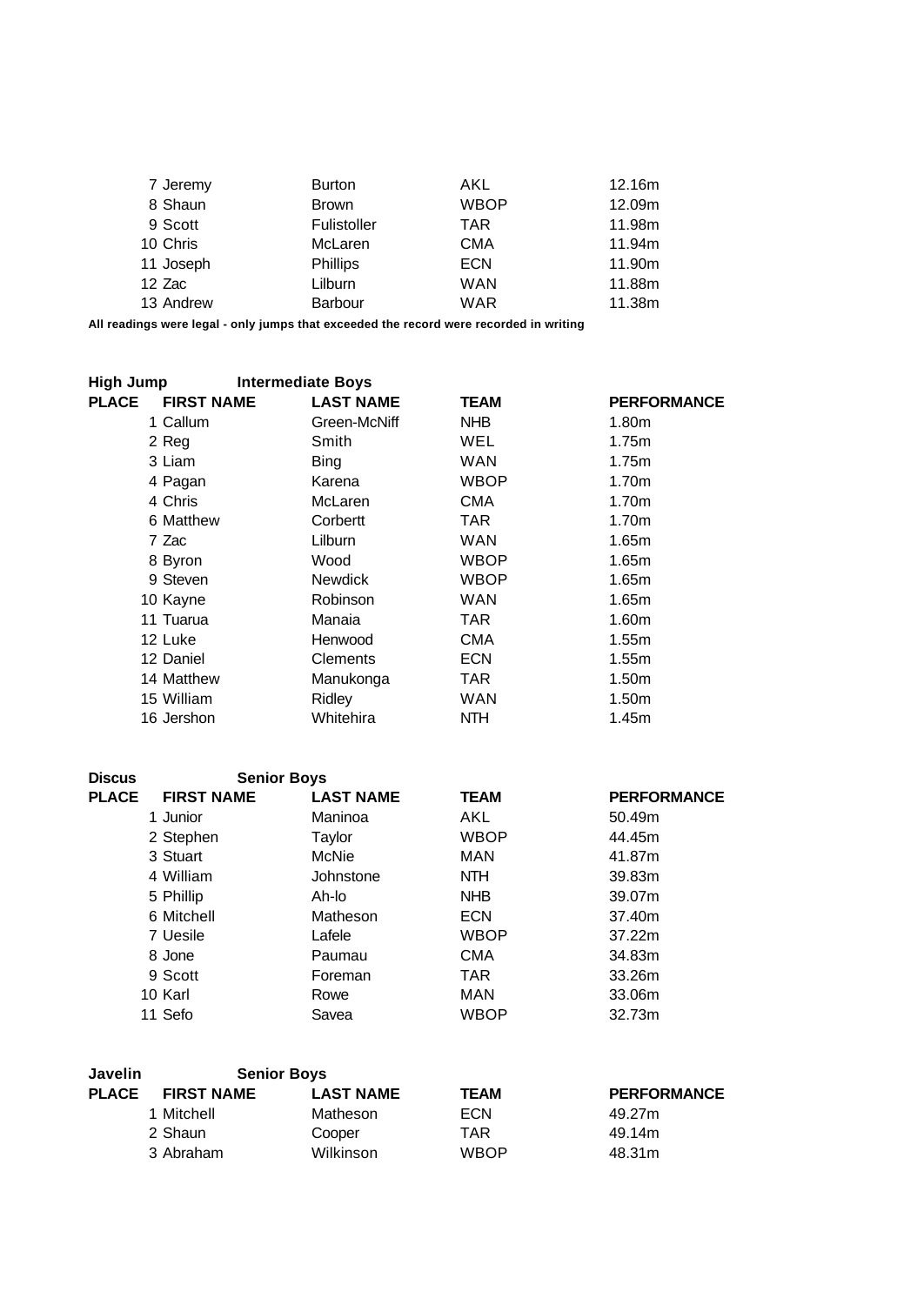| 4 Eddie    | <b>Dickens</b> | AKL         | 46.40m |
|------------|----------------|-------------|--------|
| 5 Steven   | Holloway       | <b>WBOP</b> | 46.36m |
| 6 Mark     | <b>Hurdles</b> | <b>WEL</b>  | 44.50m |
| 7 Misi     | Timu           | AKL         | 44.07m |
| 8 Jone     | Paumau         | <b>CMA</b>  | 38.79m |
| 9 Daniel   | Couling        | <b>NTH</b>  | 37.26m |
| 10 Soloman | Dalton         | <b>NTH</b>  | 36.57m |
| 11 Ben     | Goldstone      | <b>ECN</b>  | 34.00m |

| <b>Shot Put</b> | <b>Senior Boys</b> |                  |             |                    |
|-----------------|--------------------|------------------|-------------|--------------------|
| <b>PLACE</b>    | <b>FIRST NAME</b>  | <b>LAST NAME</b> | <b>TEAM</b> | <b>PERFORMANCE</b> |
|                 | 1 Junior           | Maninoa          | AKL         | 15.94m             |
|                 | 2 James            | Feaunati         | WEL         | 15.90m             |
|                 | 3 Sefo             | Savea            | <b>WBOP</b> | 15.22m             |
|                 | 4 Steven           | Taylor           | <b>WBOP</b> | 15.08m             |
|                 | 5 Mitchell         | Matheson         | <b>ECN</b>  | 12.94m             |
|                 | 6 Stuart           | McNie            | MAN         | 12.22m             |
|                 | 7 William          | Johnstone        | NTH.        | 11.68m             |
|                 | 8 Graham           | Sinton           | TAR         | 11.67m             |

| Long Jump                         | <b>Senior Boys</b> |             |                    |
|-----------------------------------|--------------------|-------------|--------------------|
| <b>PLACE</b><br><b>FIRST NAME</b> | <b>LAST NAME</b>   | <b>TEAM</b> | <b>PERFORMANCE</b> |
| 1 Jeffrey                         | Thumath            | AKL         | 6.77m              |
| 2 Lance                           | <b>McDonald</b>    | <b>WBOP</b> | 6.44m              |
| 3 Phillip                         | Ah-lo              | <b>NHB</b>  | 6.44m              |
| 4 David                           | Cornthwaite        | AKL         | 6.40m              |
| 5 Riley                           | McGregor           | <b>TAR</b>  | 6.26m              |
| 6 Martin                          | Badenhorst         | <b>MAN</b>  | 6.03m              |
| 7 Caleb                           | Tuck               | <b>WAN</b>  | 5.77m              |
| 8 Paul                            | Rechenberg         | <b>NTH</b>  | 5.73 <sub>m</sub>  |

| <b>Triple Jump</b> | <b>Senior Boys</b> |                   |             |                    |
|--------------------|--------------------|-------------------|-------------|--------------------|
| <b>PLACE</b>       | <b>FIRST NAME</b>  | <b>LAST NAME</b>  | <b>TEAM</b> | <b>PERFORMANCE</b> |
| 1 Lance            |                    | <b>McDonald</b>   | <b>WBOP</b> | 13.49m             |
| 2 Tim              |                    | Williams          | WBOP        | 13.39m             |
| 3 John             |                    | Collier           | WBOP        | 13.25m             |
| 4 Rick             |                    | Smith             | <b>TAR</b>  | 13.13m             |
| 5 George           |                    | Williams          | WAN         | 13.09m             |
| 6 David            |                    | Cornthwaite       | AKL         | 12.95m             |
| 7 Martin           |                    | <b>Badenhorst</b> | <b>MAN</b>  | 12.53m             |
| 8 Gabrielle        |                    | McArteney         | AKL.        | 12.51m             |
| 9 Nathan           |                    | McKenzie          | AKL         | 11.93m             |
| 10 Caleb           |                    | Tuck              | WAN         | 11.62m             |
|                    |                    |                   |             |                    |

**High Jump Senior Boys**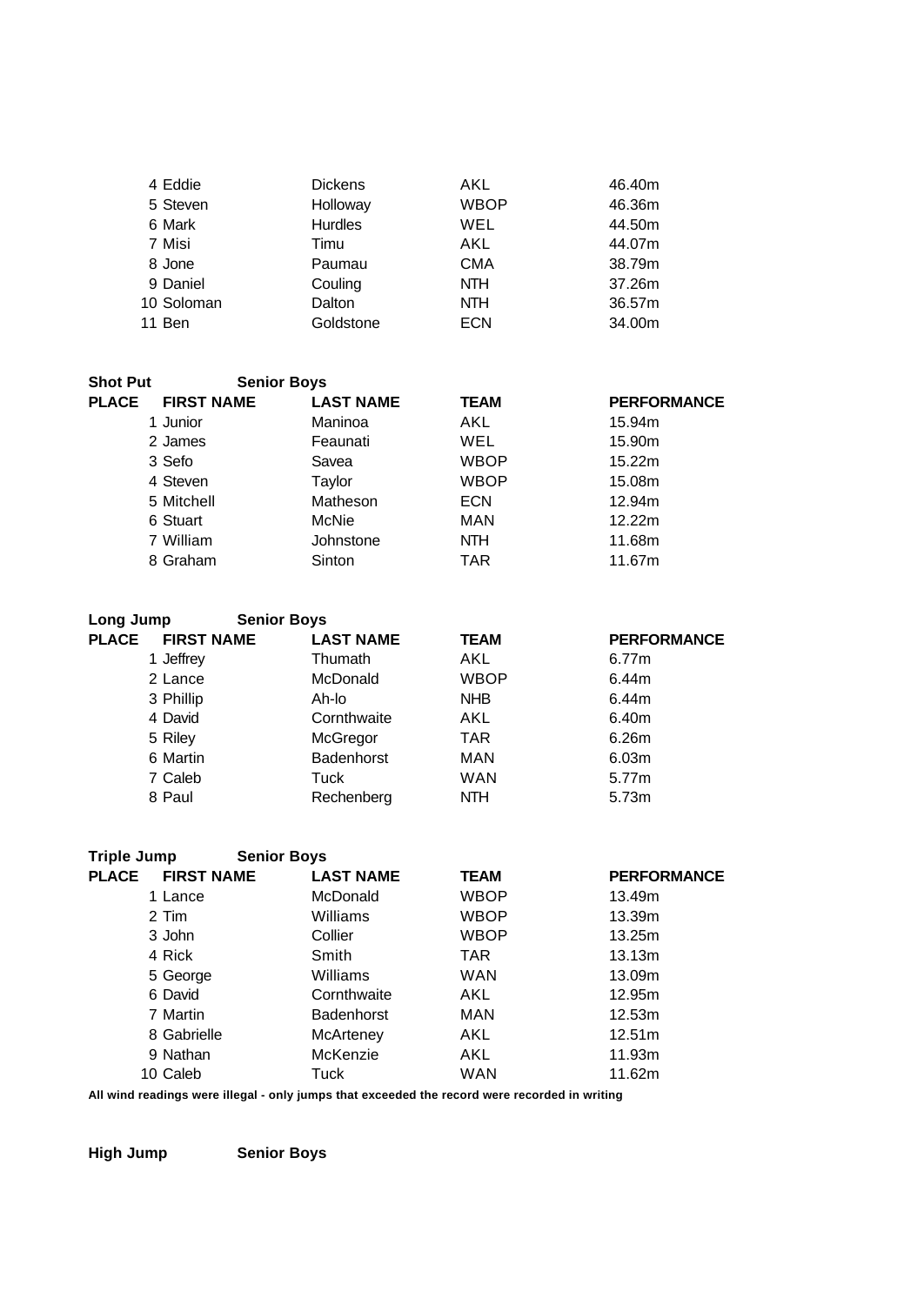| PLACE | <b>FIRST NAME</b> | <b>LAST NAME</b> | <b>TEAM</b> | <b>PERFORMANCE</b> |
|-------|-------------------|------------------|-------------|--------------------|
|       | 1 Tim             | Roper            | NHB         | 1.90m              |
|       | 2 Wesley          | Samuelu          | AKL         | 1.80m              |
|       | 3 Mark            | Tinkler          | <b>WEL</b>  | 1.80m              |
|       | 4 David           | Waite            | NHB         | 1.75m              |
|       | 5 Michael         | <b>Forbes</b>    | AKL         | 1.70m              |
|       | 6 Ben             | Goldstone        | <b>ECN</b>  | 1.70m              |
|       | 6 Gabrielle       | McArtney         | AKL         | 1.70m              |
|       | 8 George          | Williams         | <b>WAN</b>  | 1.65m              |
|       | 9 Paul            | Gravatt          | NHB         | 1.60m              |
|       | Cameron           | Walsh            | <b>TAR</b>  | no clearance       |

| <b>Hammer</b> | <b>Open Boys</b>  |                  |             |                    |
|---------------|-------------------|------------------|-------------|--------------------|
| <b>PLACE</b>  | <b>FIRST NAME</b> | <b>LAST NAME</b> | <b>TEAM</b> | <b>PERFORMANCE</b> |
|               | 1 Stuart          | McNie            | MAN         | 48.15m             |
|               | 2 Uesile          | lafaele          | <b>WBOP</b> | 41.13m             |
|               | 3 Mitchell        | Matheson         | <b>ECN</b>  | 40.52m             |
|               | 4 William         | Johnstone        | <b>NTH</b>  | 37.55m             |
|               | 5 Sefo            | Savea            | <b>WBOP</b> | 37.38m             |
|               | 6 Luke            | <b>Bourne</b>    | <b>WBOP</b> | 35.59m             |
|               | 7 Kori            | Cooper           | <b>NTH</b>  | 34.38m             |
|               | 8 Richard         | Tinkler          | AKL         | 32.34m             |
|               |                   |                  |             |                    |

| <b>Pole Vault</b> | <b>Open Boys</b>  |                  |             |                    |
|-------------------|-------------------|------------------|-------------|--------------------|
| <b>PLACE</b>      | <b>FIRST NAME</b> | <b>LAST NAME</b> | <b>TEAM</b> | <b>PERFORMANCE</b> |
|                   | 1 Verner          | Van Loggerenberg | <b>NHB</b>  | 4.20m              |
|                   | 2 David           | Cornthwaite      | AKL         | 3.20 <sub>m</sub>  |
|                   | 3 Daniel          | Menary           | <b>NTH</b>  | 3.00 <sub>m</sub>  |
|                   | 4 Jamie           | Hawton           | <b>WAN</b>  | 2.80m              |
|                   | 5 Jared           | Tairua           | <b>NTH</b>  | 2.20 <sub>m</sub>  |
|                   | Leeroy            | Coleman          | <b>NTH</b>  | no clearance       |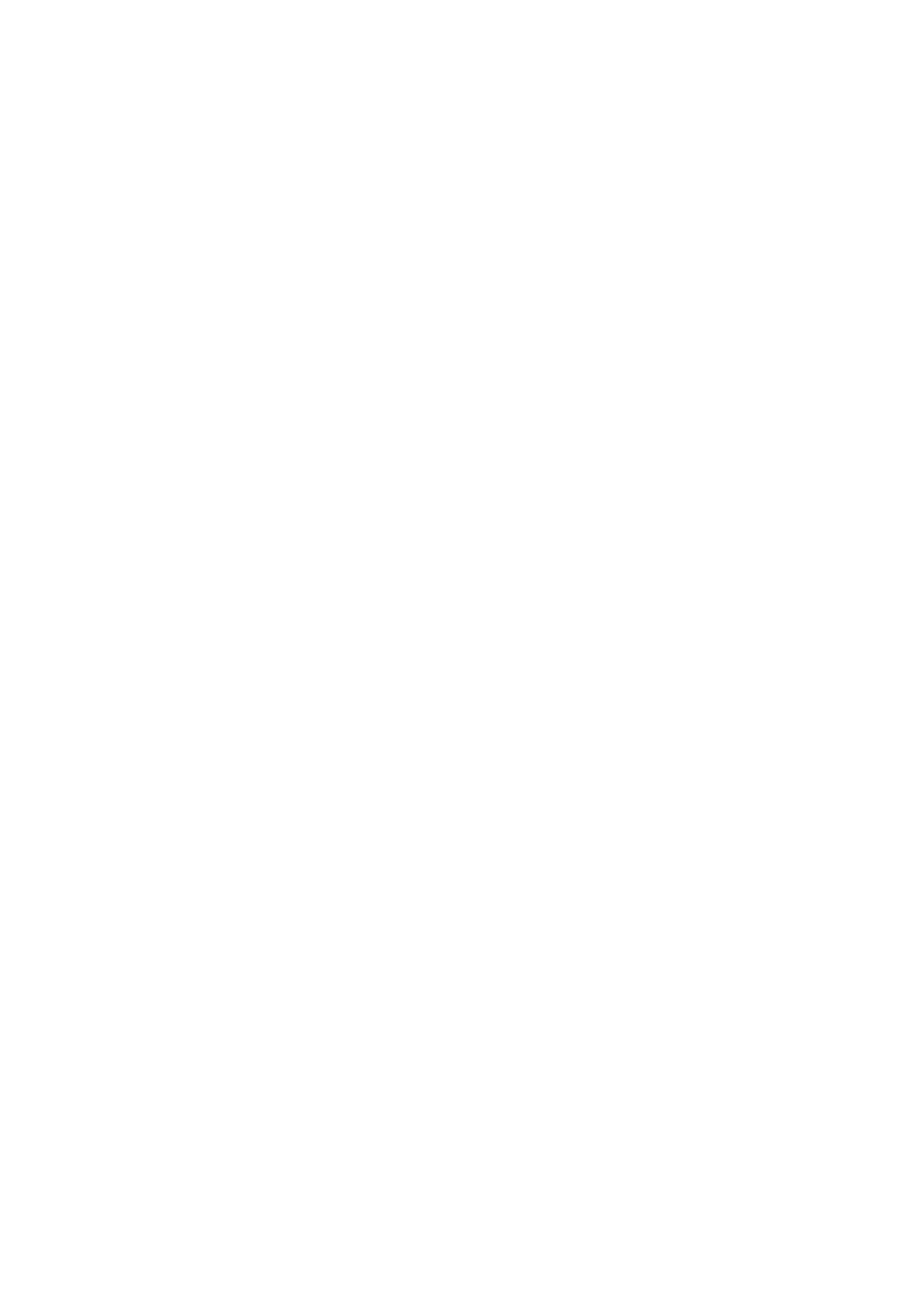# **Wind**

- -2.7 -3.1 -2.5 -2.2 -3.6 -3.7 -2.0 -3.3 1.5 -3.6  $-3.3$ -2.5 -2.2 -4.4
- -2.6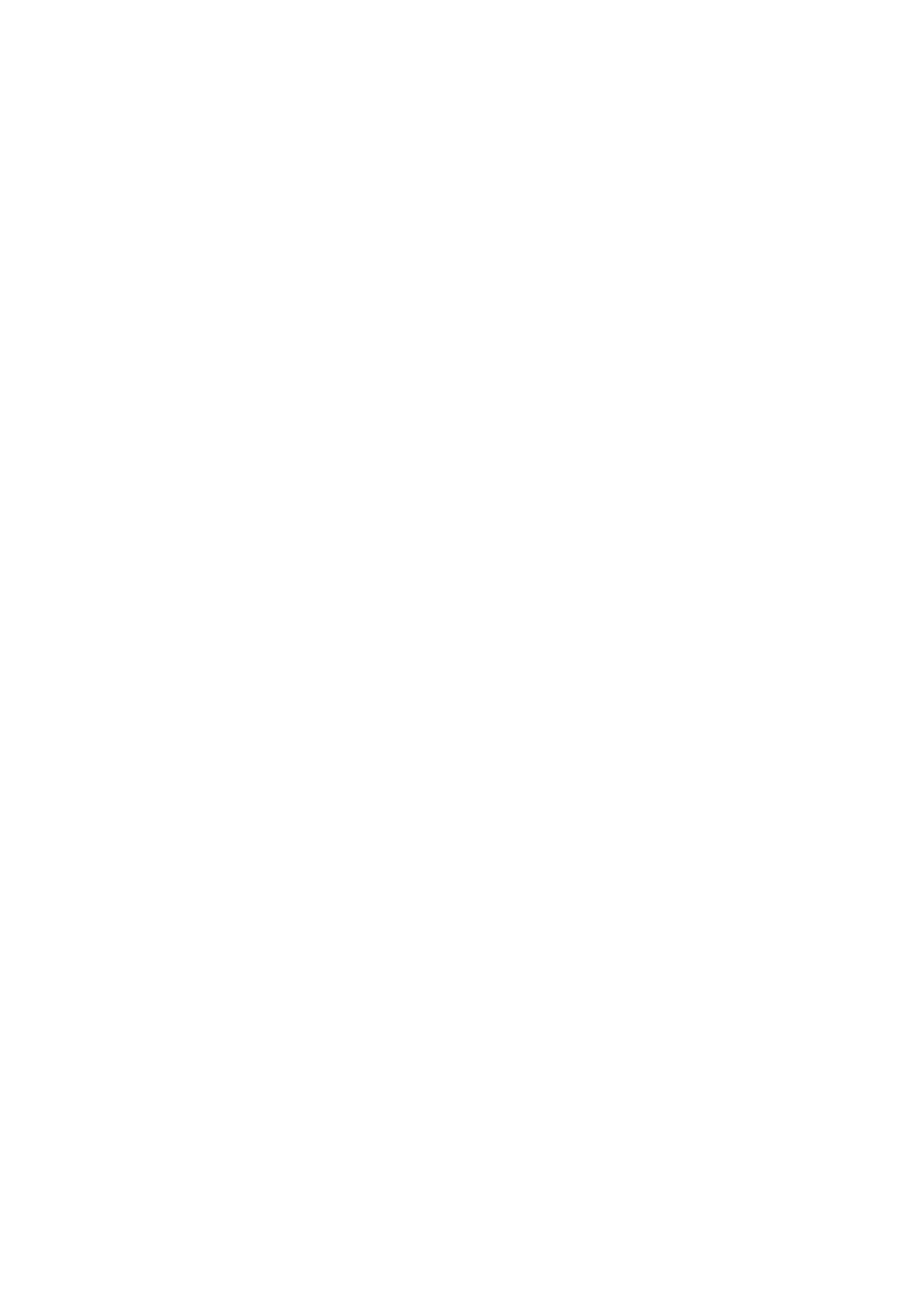## **WIND**

-3.7 -5.1  $-5.1$ -4.8 -4.4 -3.6 -6.3 -5.0 -5.0 -5.3 -6.6 -5.3 -4.9 -6.5 -5.8

-5.3

## **WIND**

1.3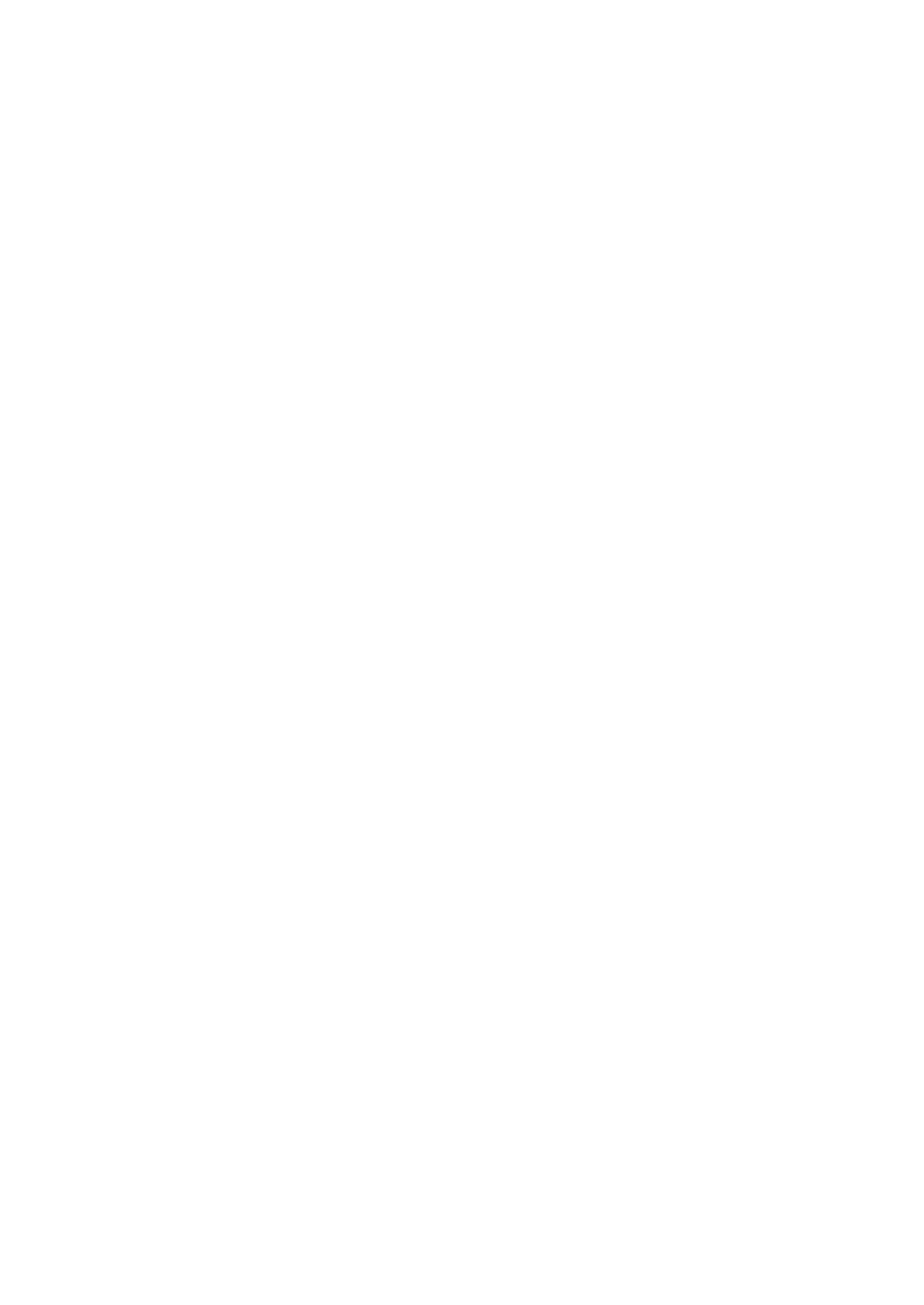**Wind**

3.1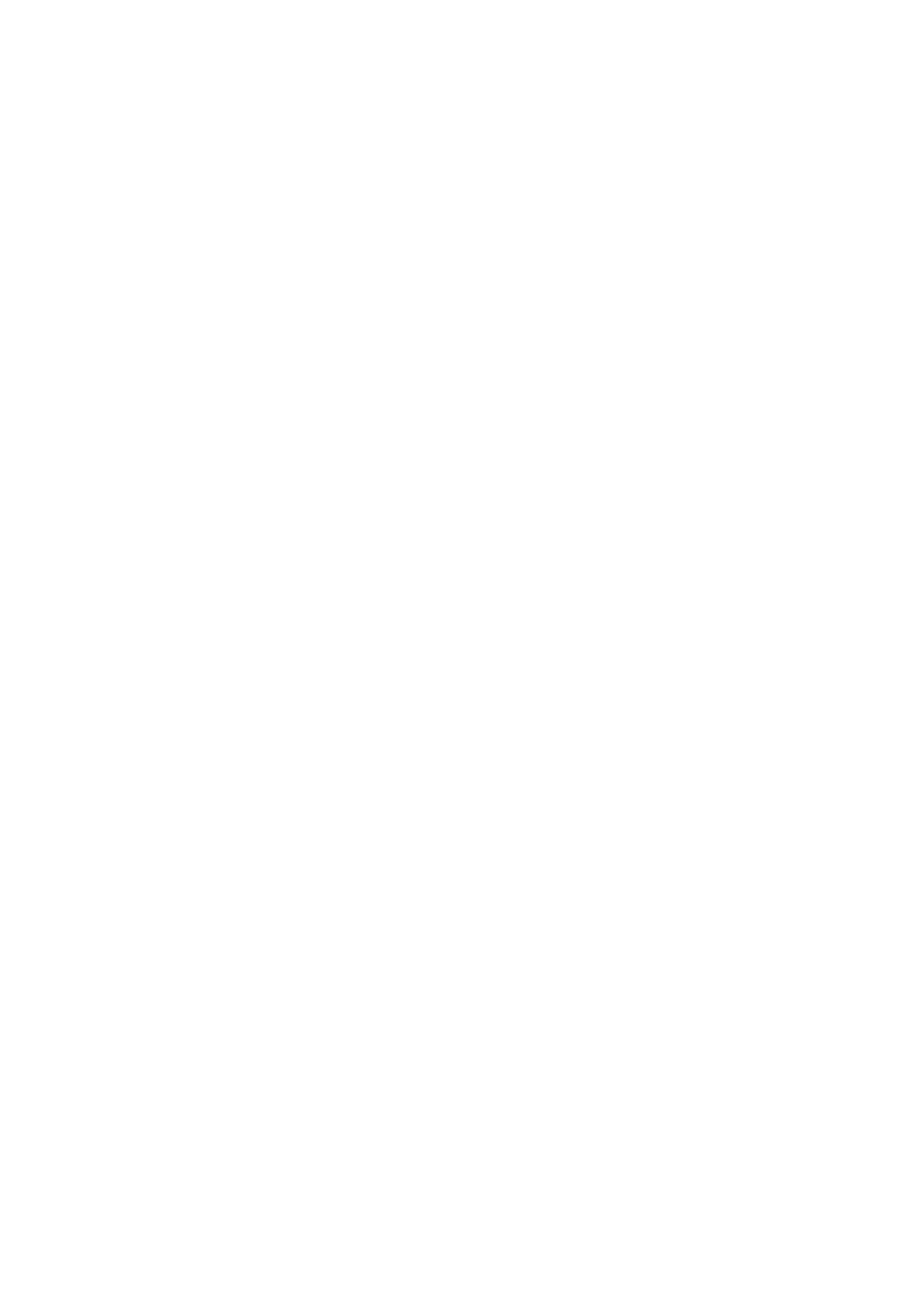**WIND**

2.7